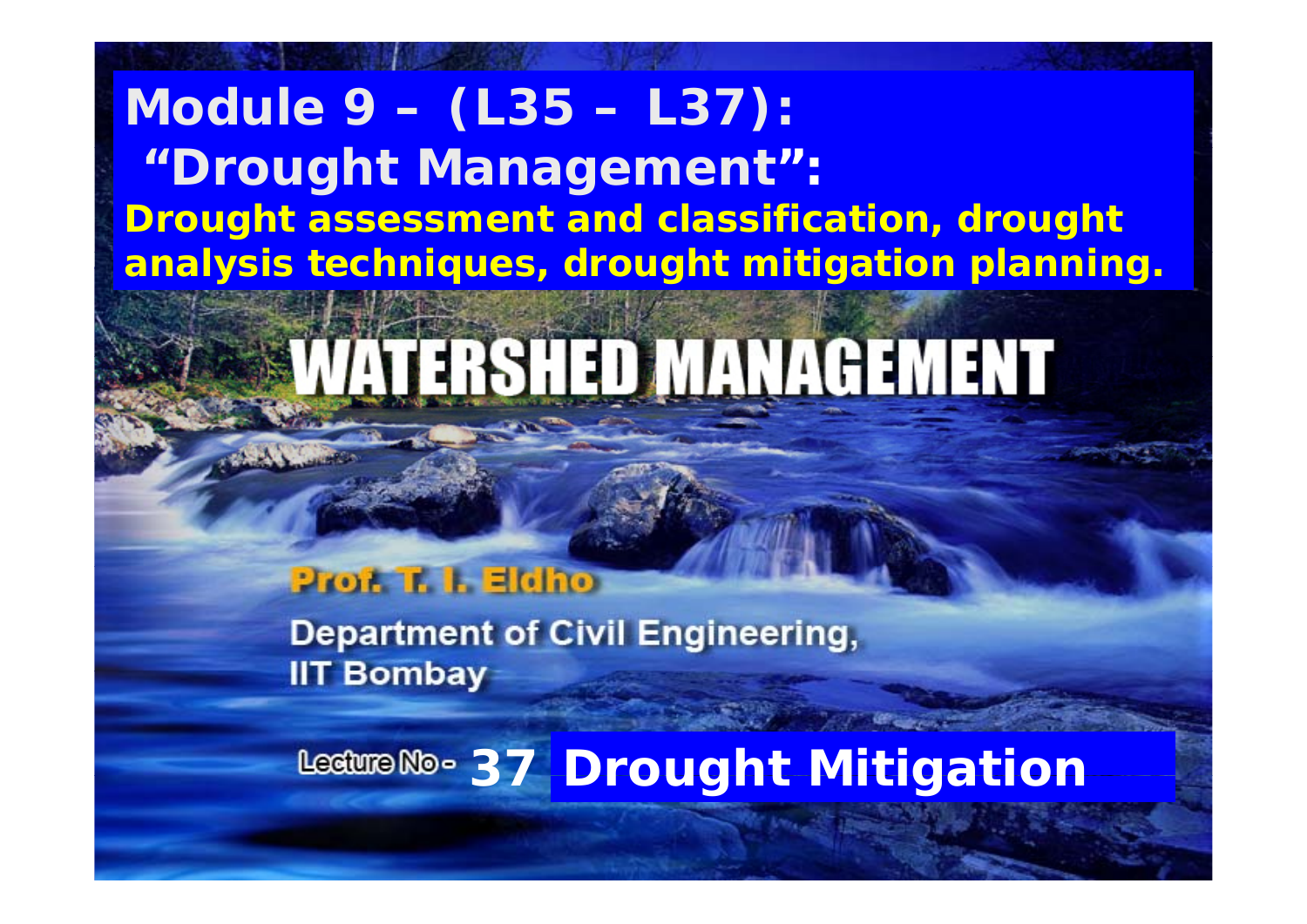#### **VATERSHED MANAGEMENT**

# L37 - Drought Mitigation

#### T **Topics Covered**

**Drought mitigation & management,** warning, monitoring, mitigation & planning,

**Keywords:** Drought mitigation; Management & Planning



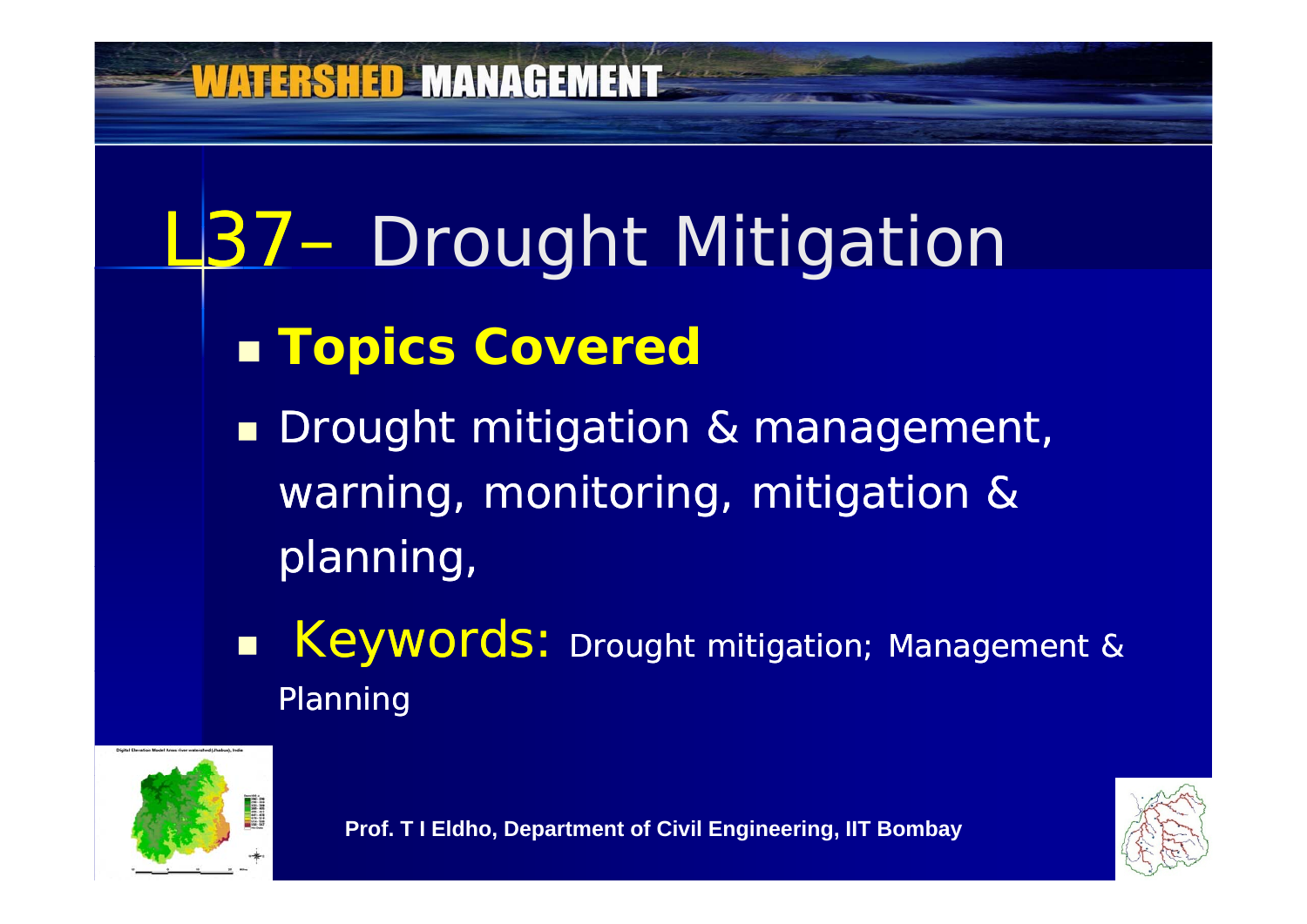## Introduction

<u> WATERSHED MANAGEMENT</u>

- $\blacksquare$  Mitigating drought: Taking actions in advance of drought to reduce its long-term risk
- r. Involve <sup>a</sup> wide range of tools: policies, activities, plans, and programs

Components of <sup>a</sup> drought mitigation plan

- $\triangleright$  Prediction
- Monitoring
- Impact assessment
- Early-warning systems
- $\triangleright$  Action plans to deal with severity
- Relief & responses

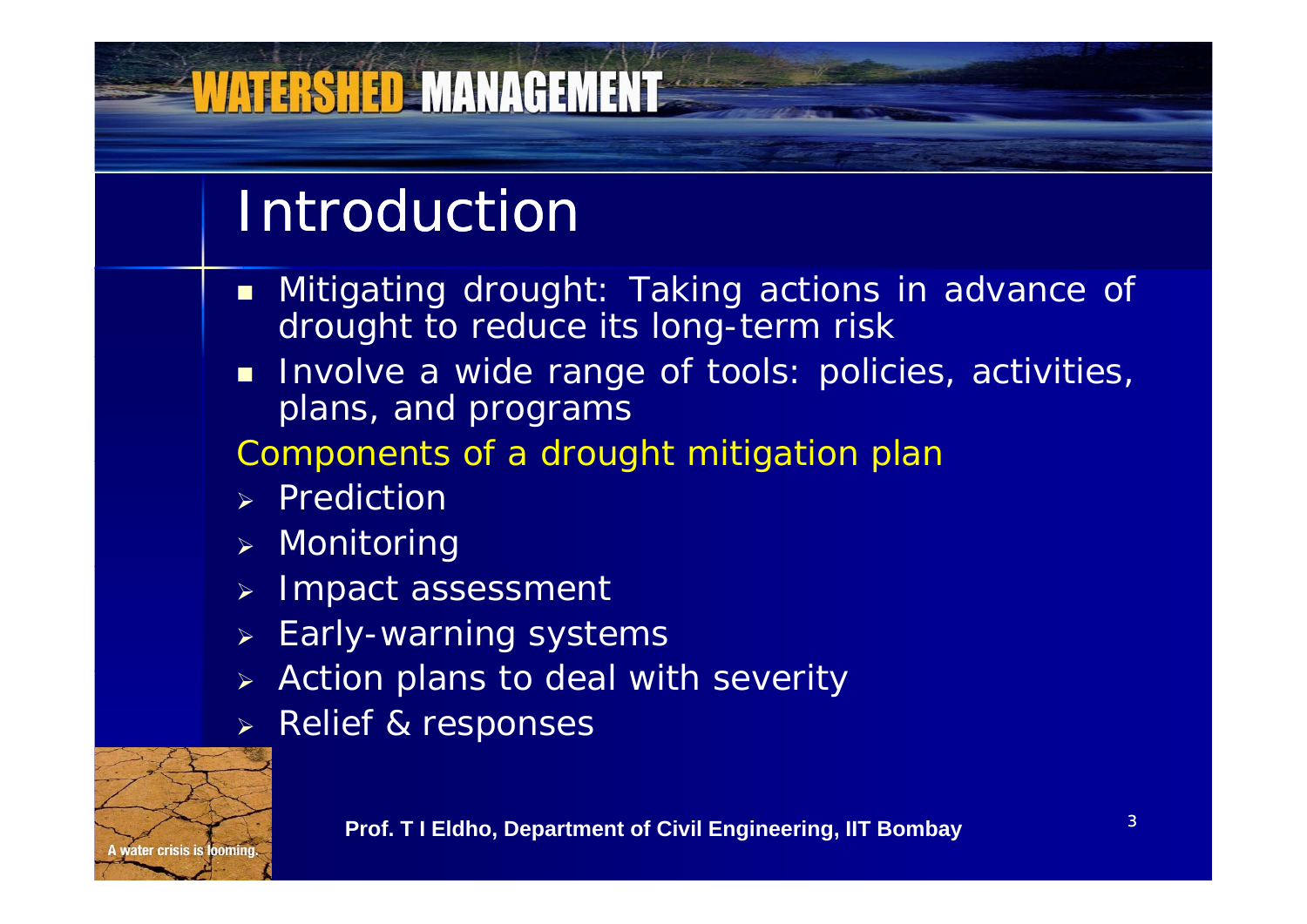## Introduction - Mitigation

- Mitigation actions, programs, & policies are implemented during and before drought to reduce the magnitude of risk to human life, property, and productive capacity.
- Shift in public policy from drought relief to drought mitigation measures.
- **I** Important for adapting to climate change, restoring ecological balance, and bringing development benefits to the people

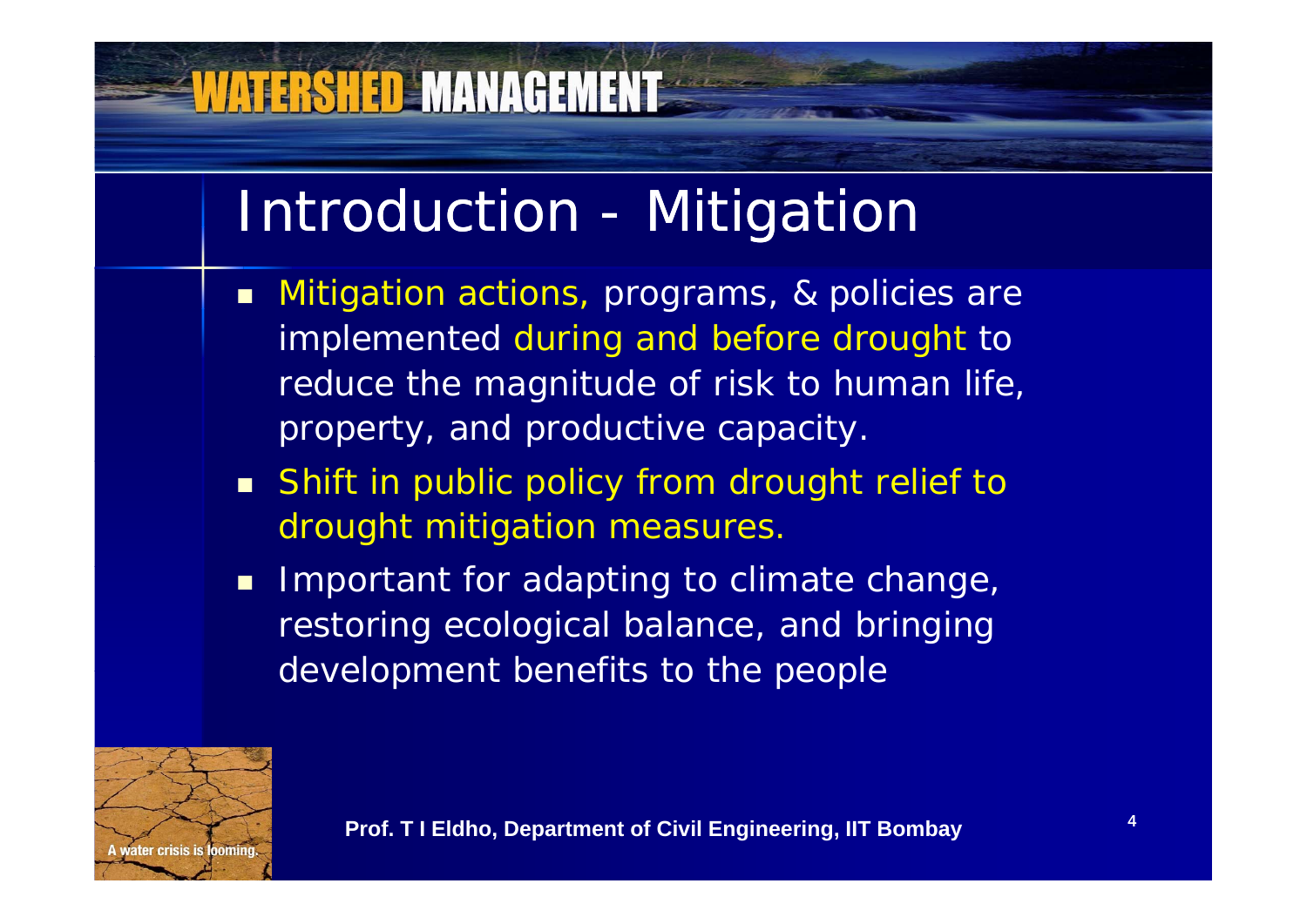## Drought Mitigation - Strategies

**Talternative cropping strategies, soil and water conservatior** and promotion of water harvesting techniques – examples for emergency drought relief.

Main objectives, to combat drought are:

- **.** (a) To develop national strategies for drought preparedness in both the short and long-term, aimed at reducing the vulnerability of production systems to drought
- **•** (b) To strengthen the flow of early-warning information to decision makers and land users to enable nations to implement strategies for drought intervention
- (c) To develop & integrate drought-relief schemes and means of coping with environmental refugees into national and regional development planning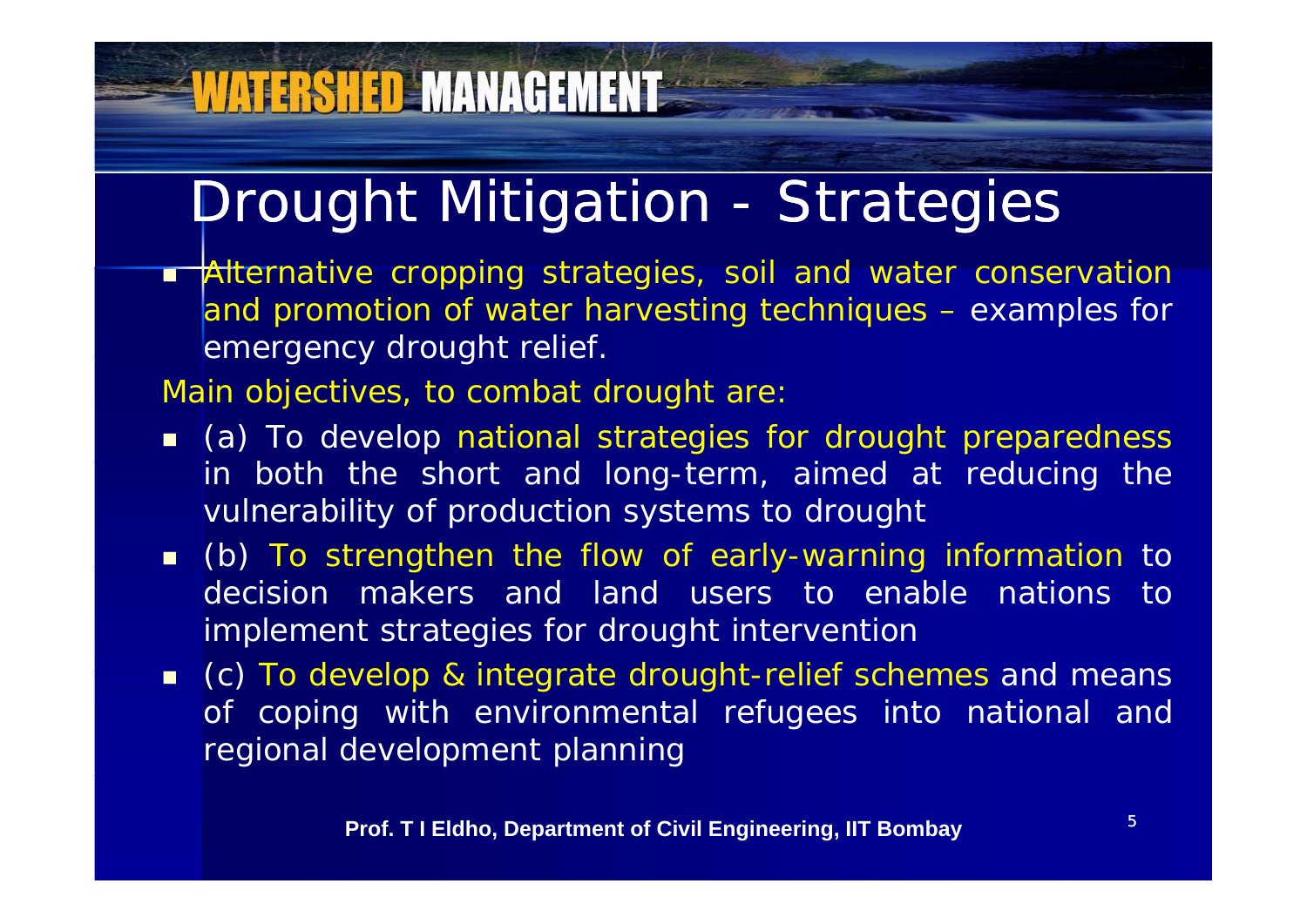#### Drought mitigation commitments

- Improve land and water management -Watershed based scheme – more effective
- **Soil management**

- $\blacksquare$ ■ Promote agricultural management & provide **trainings**
- $\blacksquare$ Develop strategies for drought preparedness
- **Mobilize Financing**
- **Afforestation & reforestation**
- **Necessities of the communities**
- **Social issues**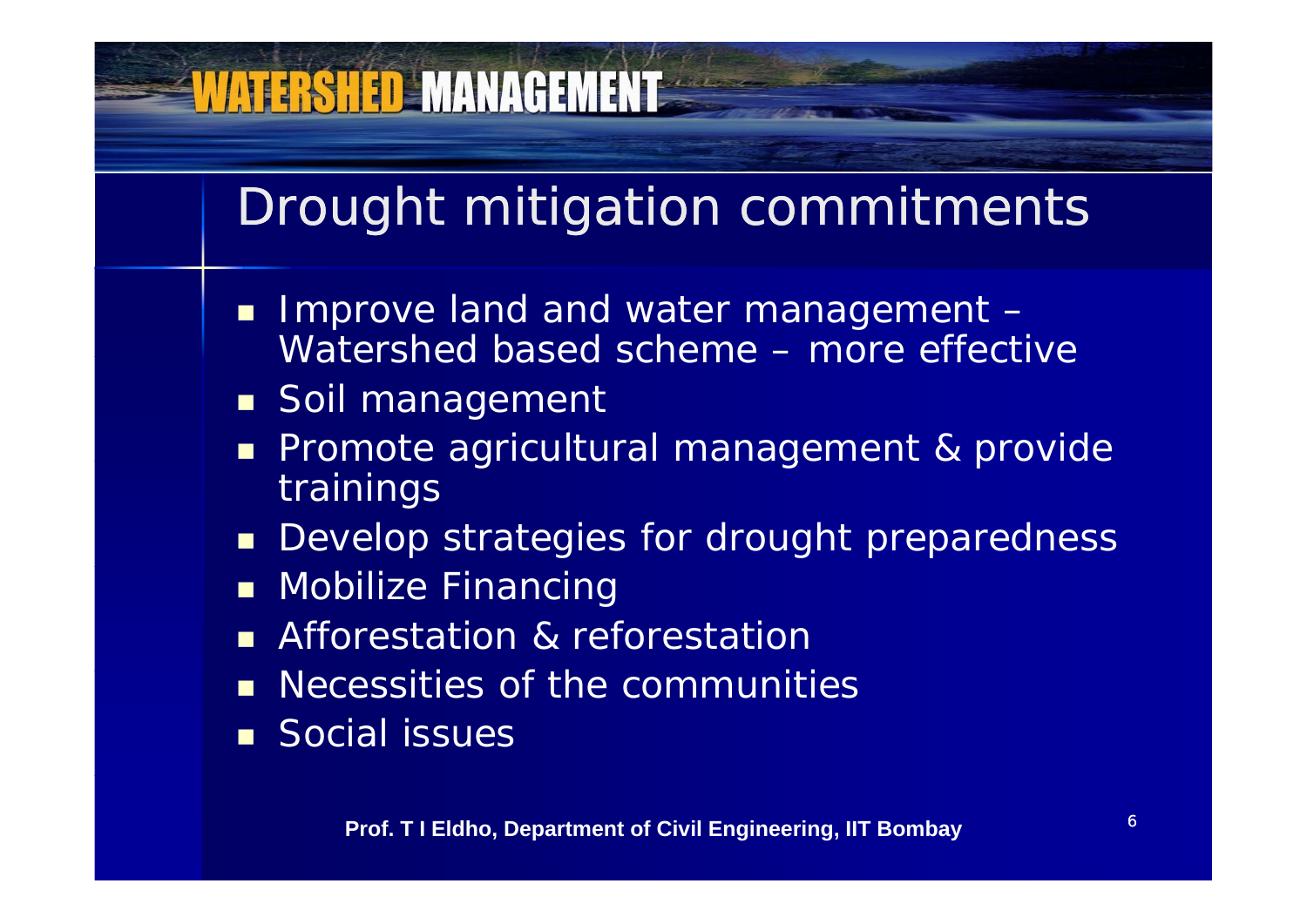# **VATERSHED MANAGEMENT**

## Drought Monitoring & Early Warning

- $\blacksquare$ Drought - Typically a slow-onset phenomenon
- T. Often possible to provide early warning of an emerging drought
- $\blacksquare$  Early warning allows for a shift from reactive to proactive hazard management

Drought monitoring techniques across the world

- China Standardized Precipitation Index to monitor drought occurrence
- **u** United States Multiple climate indices and indicators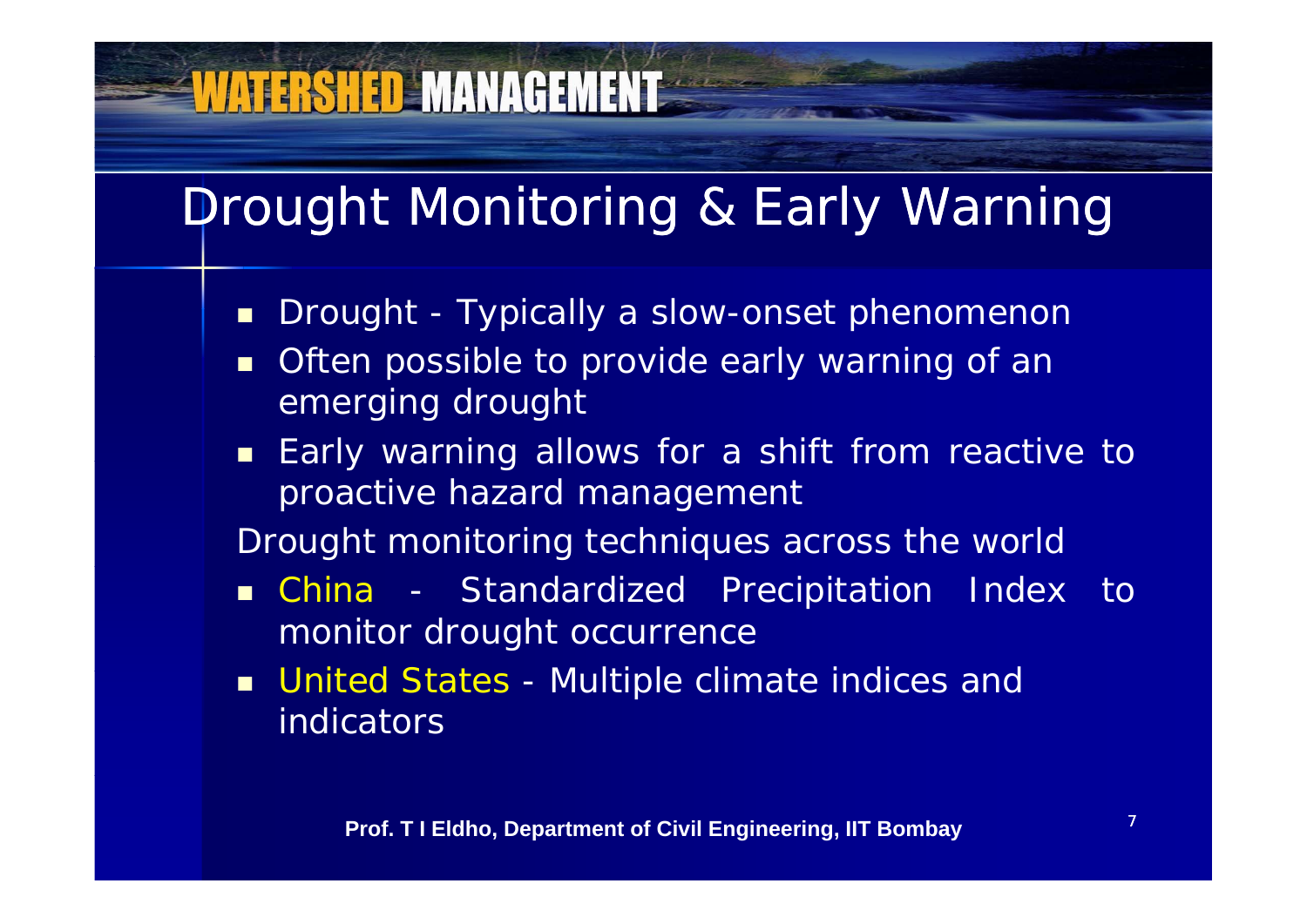## **WATERSHED MANAGEMENT**

## Drought Monitoring & Early Warning

- **Australia Quantifies precipitation percentiles**
- Africa -Famine Early Warning System (FEWS NET)
- T. Afghanistan, Pakistan and western parts of India - South Asia Drought Monitor (SADM)
- SADM Based on remote sensing data, drought related indices and GIS
- **FEWS NET is mainly focused on Africa, where the** majority of food security warning systems operate, but it also covers parts <sup>o</sup> f Central Asia, Central America, and the Caribbean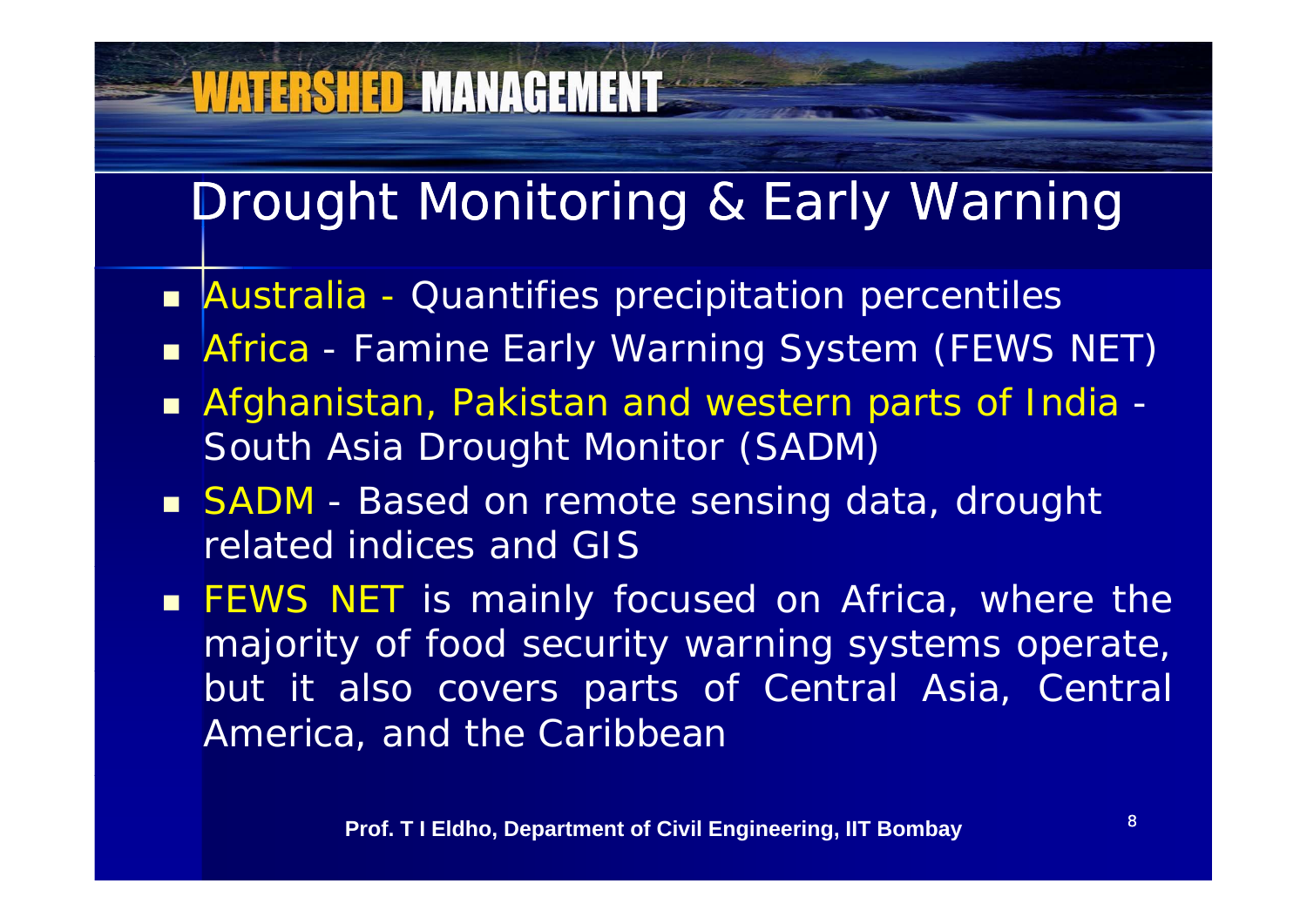# **WATERSHED MANAGEMENT**

Drought Mitigation & Preparedness Measures

**Mitigation Measures & Preparedness:** 

- **Structural/physical (e.g., appropriate crops, sand** dams, engineering projects)
- Non-structural (e.g., policies, awareness etc..)
- **Preparedness: Defined as pre-disaster activities** that are undertaken within the context of disasterrisk management and are based on sound risk analysis

Examples:

 Water scarcity during the dry season (problem) ? the groundwater dam (Solution)!

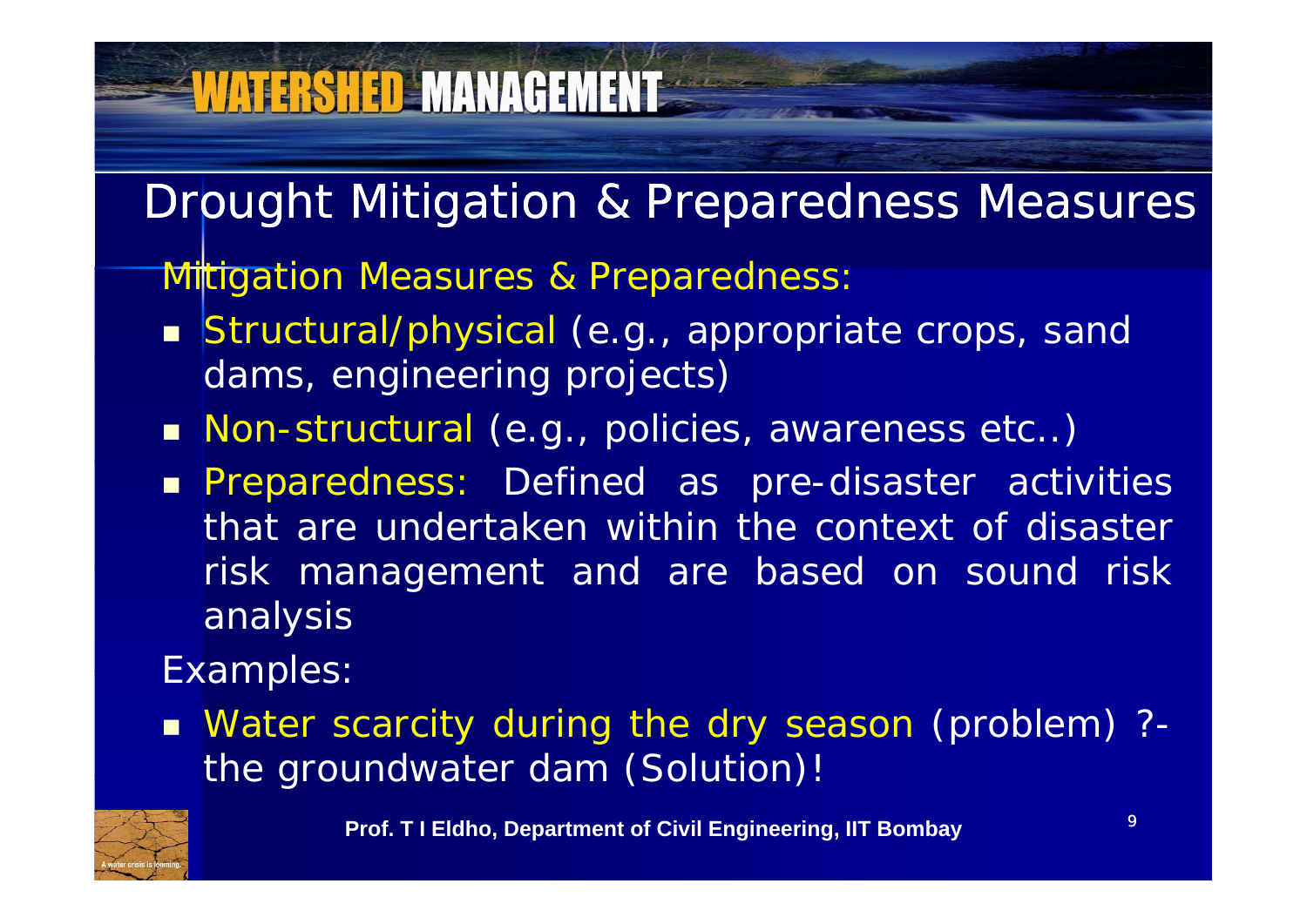# **VATERSHED MANAGEMENT=**

#### Drought Mitigation & Preparedness Measures

#### **Mitigation Measures & Preparedness:**

- **Nost important steps in lessening the effects of drought** though are soil and water conservation.
- By protecting soil, it is better able to absorb precipitation, but it can also help farmers to use less water
- **It also creates less water pollution by the pesticides and** fertilizers present in most farm runoff.
- **Nater conservation public use is often regulated. Water** conservation devices like low-flow toilets, shower heads, and washing machines
- **Desalination of seawater, water recycling, & rainwater** harvesting

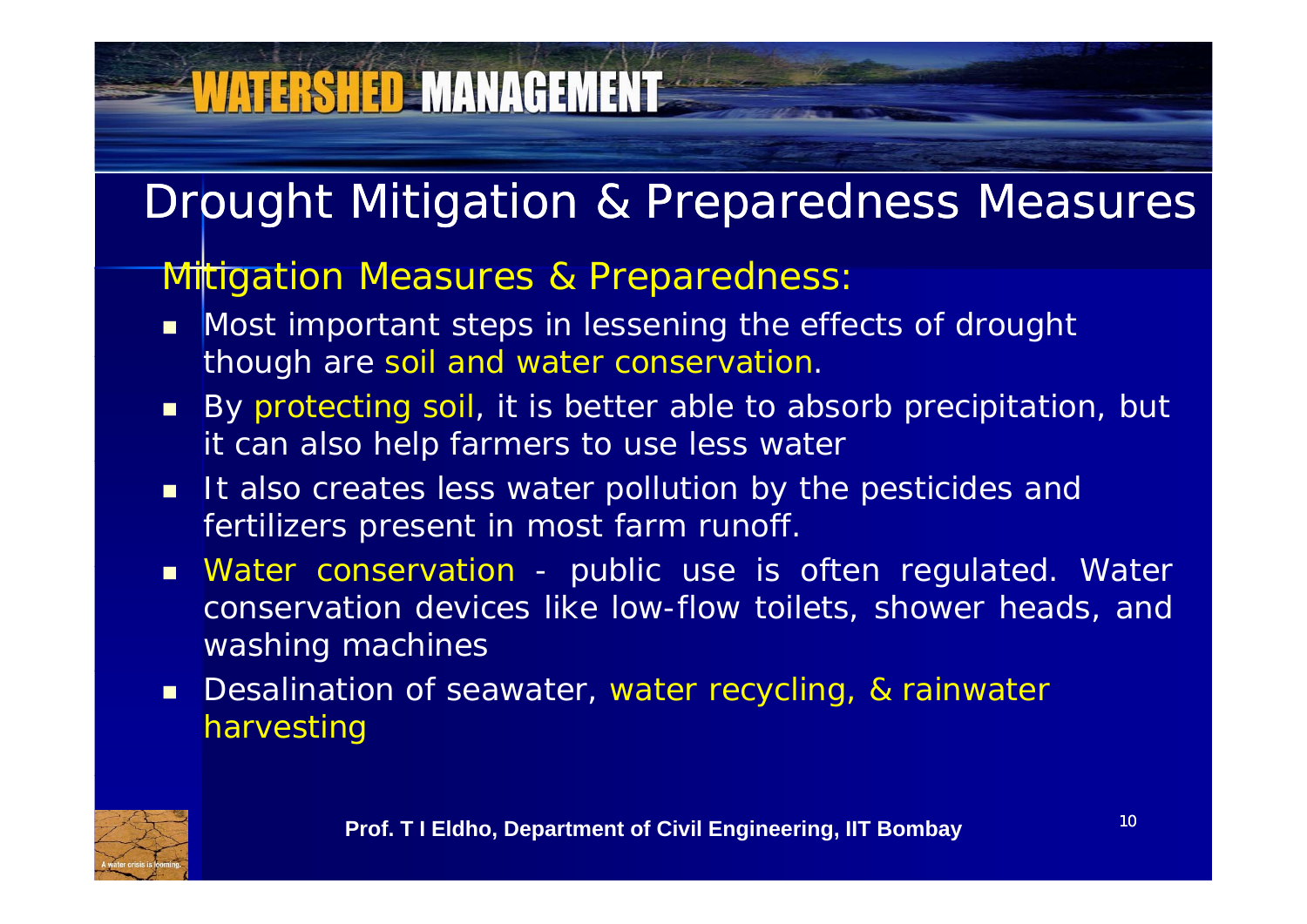# **VATERSHED MANAGEMENT**

## Drought Mitigation & Protection

#### **Mitigation Measures & Protection:**

- $\blacksquare$  Dams - many dams & their associated reservoirs supply additional water in times of drought.
- $\blacksquare$ Cloud seeding - an artificial technique to induce rainfall.
- $\blacksquare$ Desalination of sea water for irrigation or consumption.
- $\blacksquare$  Drought monitoring - Continuous observation of rainfall levels & comparisons with usage levels- help prevent man-made drought.
- **Eg: Analysis of water usage in Yemen** revealed that their groundwater table - at grave risk by over-use for Khat crop.
- $\blacksquare$  Monitoring of moisture levels - help predict increased risk for wildfires, using such metrics as **Palmer Drought Index**.

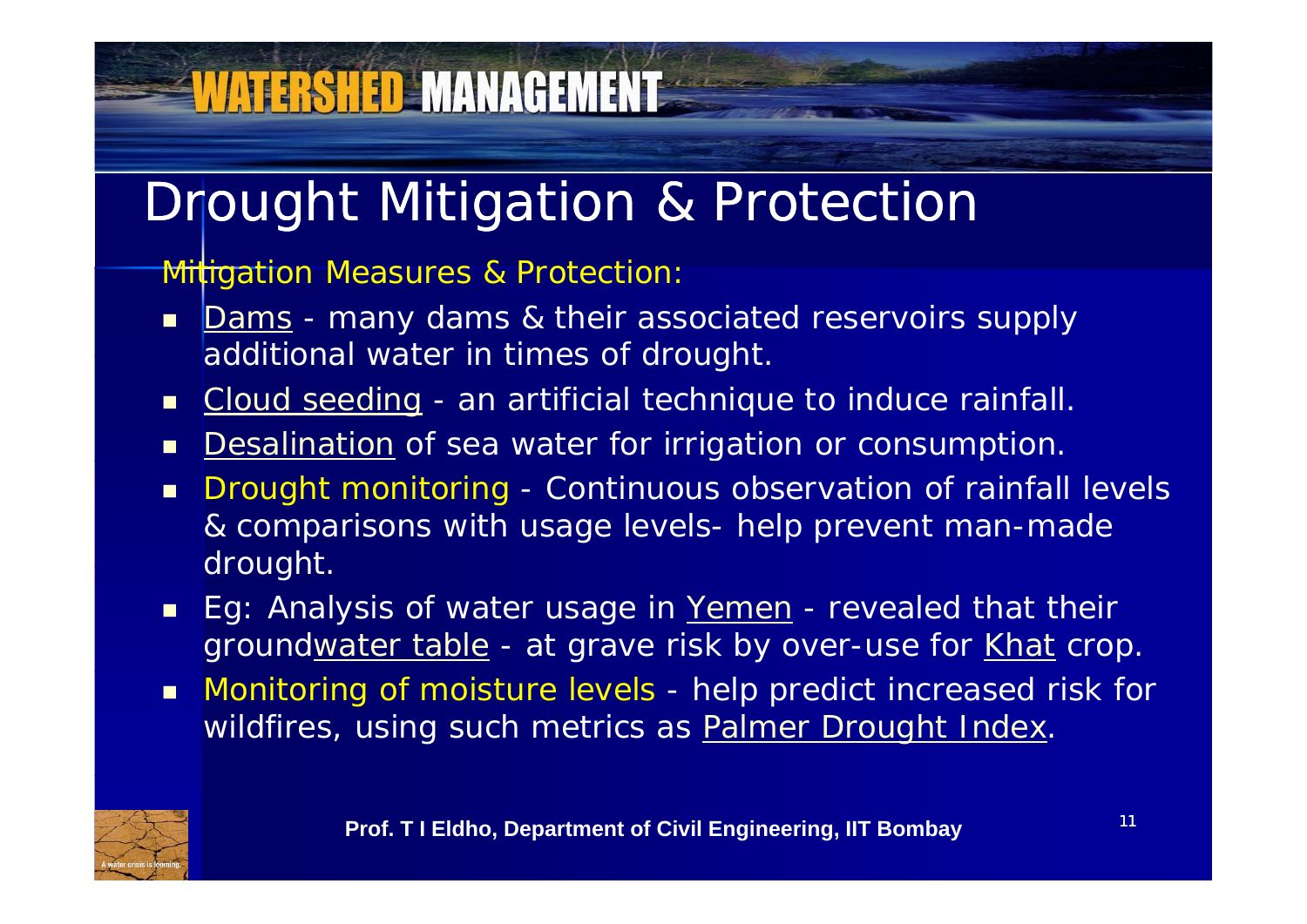# **WATERSHED MANAGEMENT**

#### Drought Mitigation & Protection

#### Mitigation measures & Protection:

- $\blacksquare$ Land use - planned crop rotation - minimize erosion & allow farmers to plant less water-dependent crops in drier years.
- **Dutdoor water-use restriction** Regulate use of sprinklers, hoses or buckets on outdoor plants, filling pools, & other water-intensive home maintenance tasks.
- **Rainwater harvesting Collection & storage of rainwater from** roofs or other suitable catchments.
- $\blacksquare$ Recycled water - wastewater (sewage) treated & purified for reuse.
- **Thans and Stephen ED in the index** of redirecting rivers as massive attempts at *irrigation* in drought-prone areas.

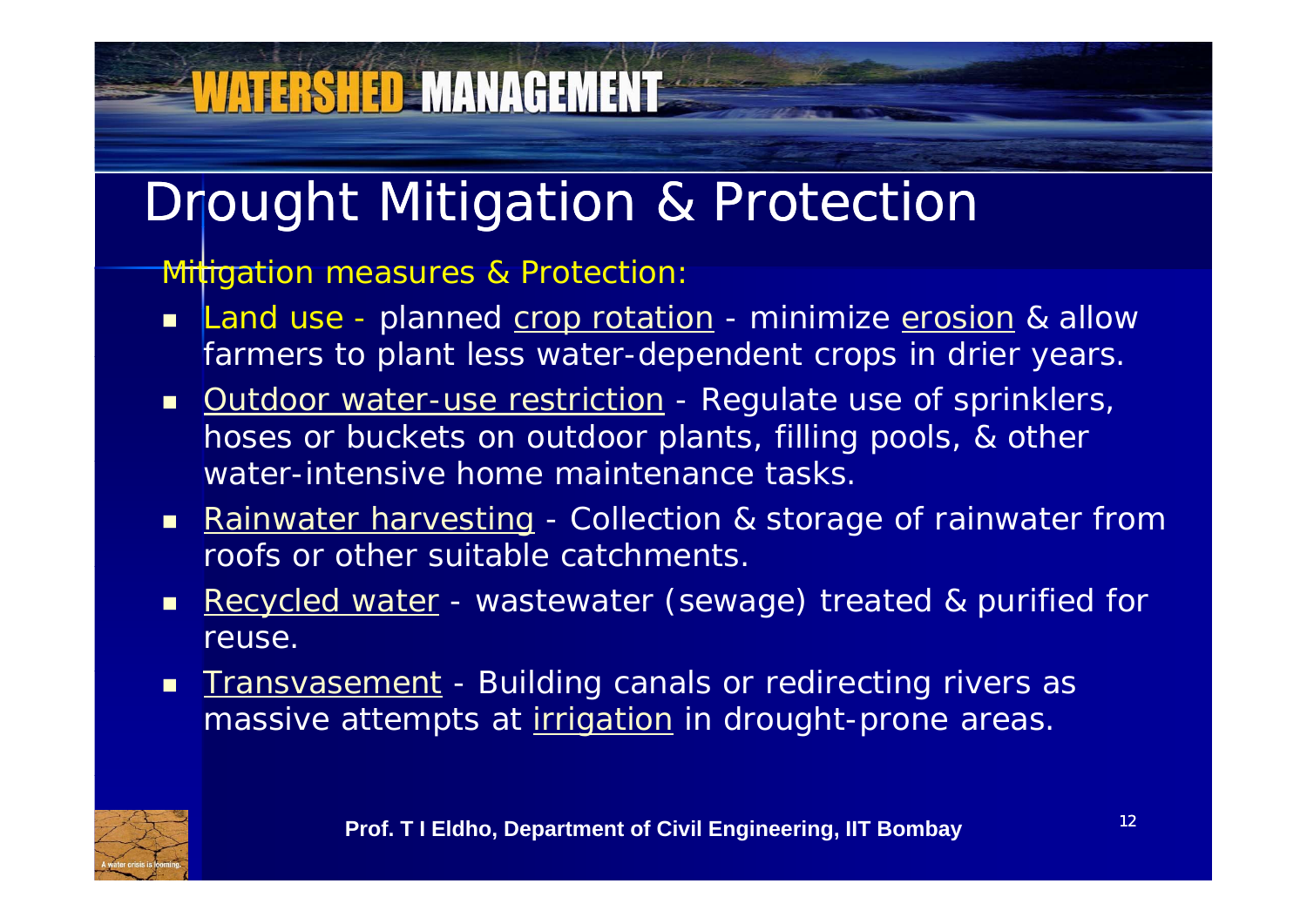#### Drought Mitigation & Preparedness Measures

П Examples:

- Groundwater dams -- Store water underground, rather than on the surface
- **Ex: "Mother's Water Cellar" project launched in** August 2000 by China Women Development Foundation -Now, provides readily accessible potable water for about one million people in rural China
- **Percolation tanks- for Groundwater Recharge**
- **Survival of about 15 million farmers living in the** semi-arid basaltic plateau in Western India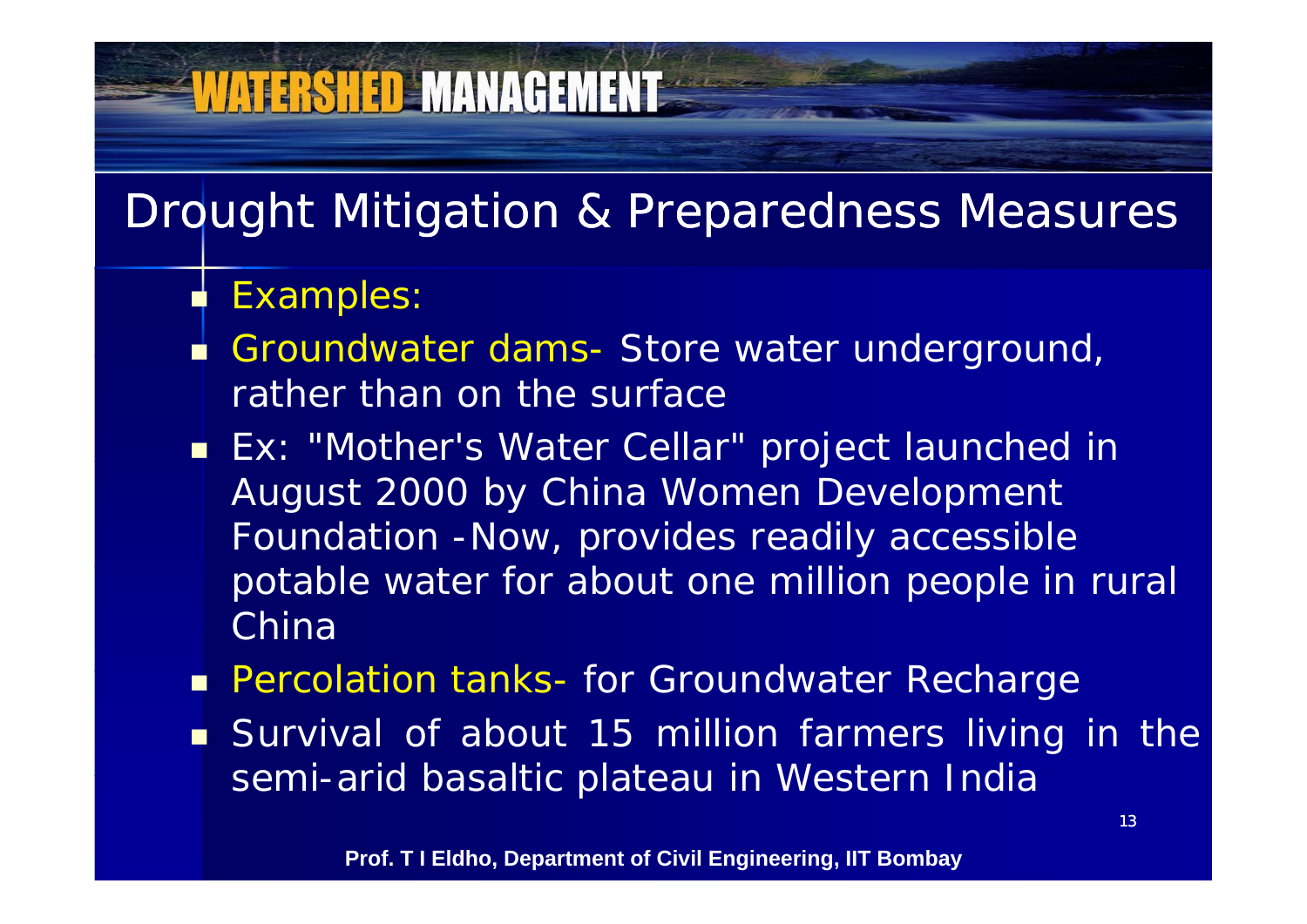#### Drought Mitigation – Groundwater Dams

- Г Groundwater dams - structures that intercept or obstruct natural flow of groundwater & store water underground
- п ■ Basic principle : instead of storing the water in surface reservoirs, water is stored in underground - less contaminationGround surface
- П No problem of submergence of land

**VATERSHED MANAGEMENT** 

- Sub-surface dam:
- Π Intercepts or obstructs the flow of an aquifer-
- П Reduces variation of level of groundwater table upstream of the dam.
- П It is built entirely under the ground



14**Prof. T I Eldho, Department of Civil Engineering, IIT Bombay** http://www.rainwaterharvesting.org/rural/Cont emporary\_more.htm

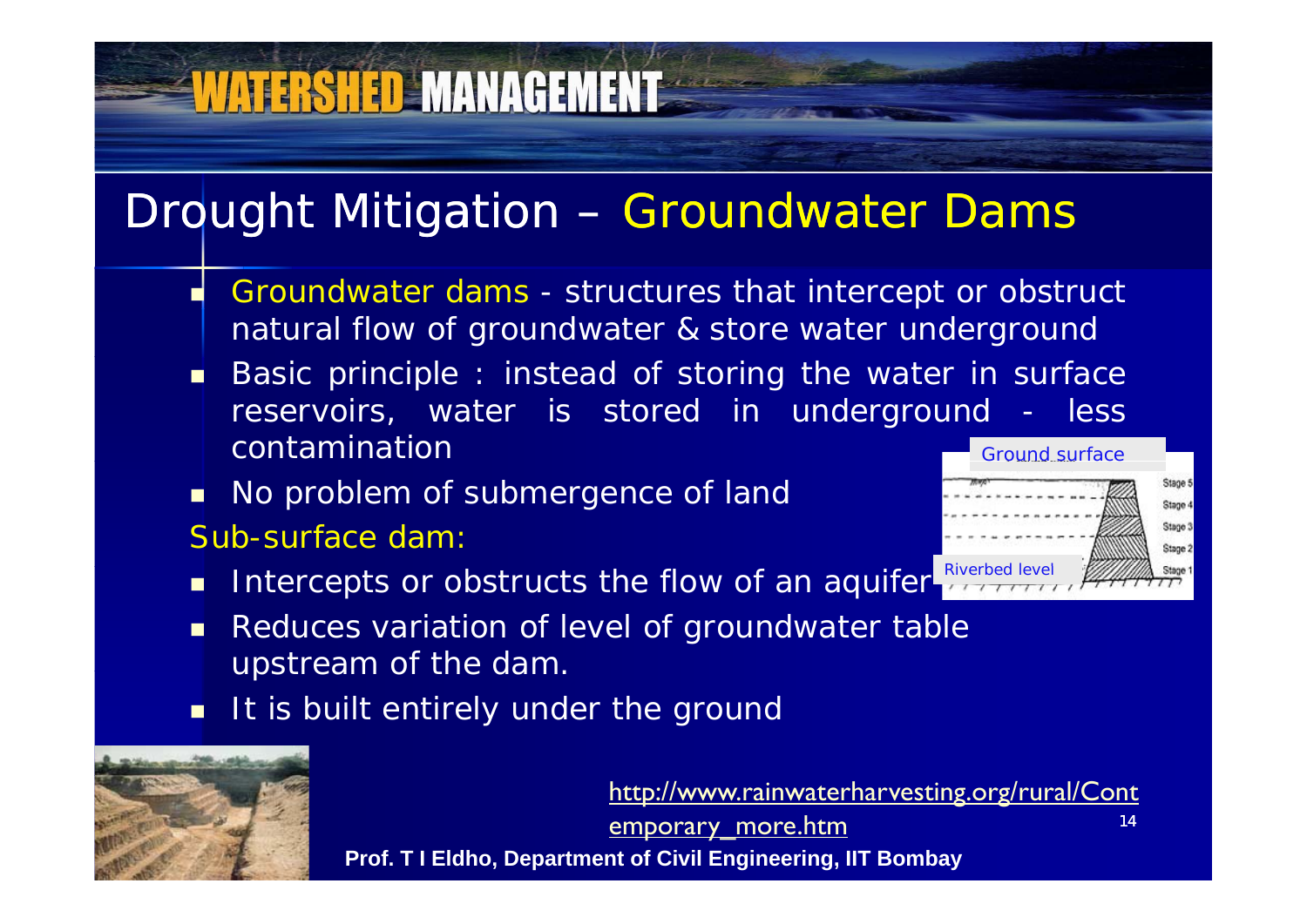## Drought Mitigation – Groundwater Dams

#### Sand storage dam:

Г **E** Constructed above ground

- Sand & soil particles transported during periods of high flow are allowed to deposit behind the dam
- **Nater is stored in these soil deposits (figure)**
- П Sand storage dam - constructed in layers to allow sand to be de posited & finer material be washed downstream

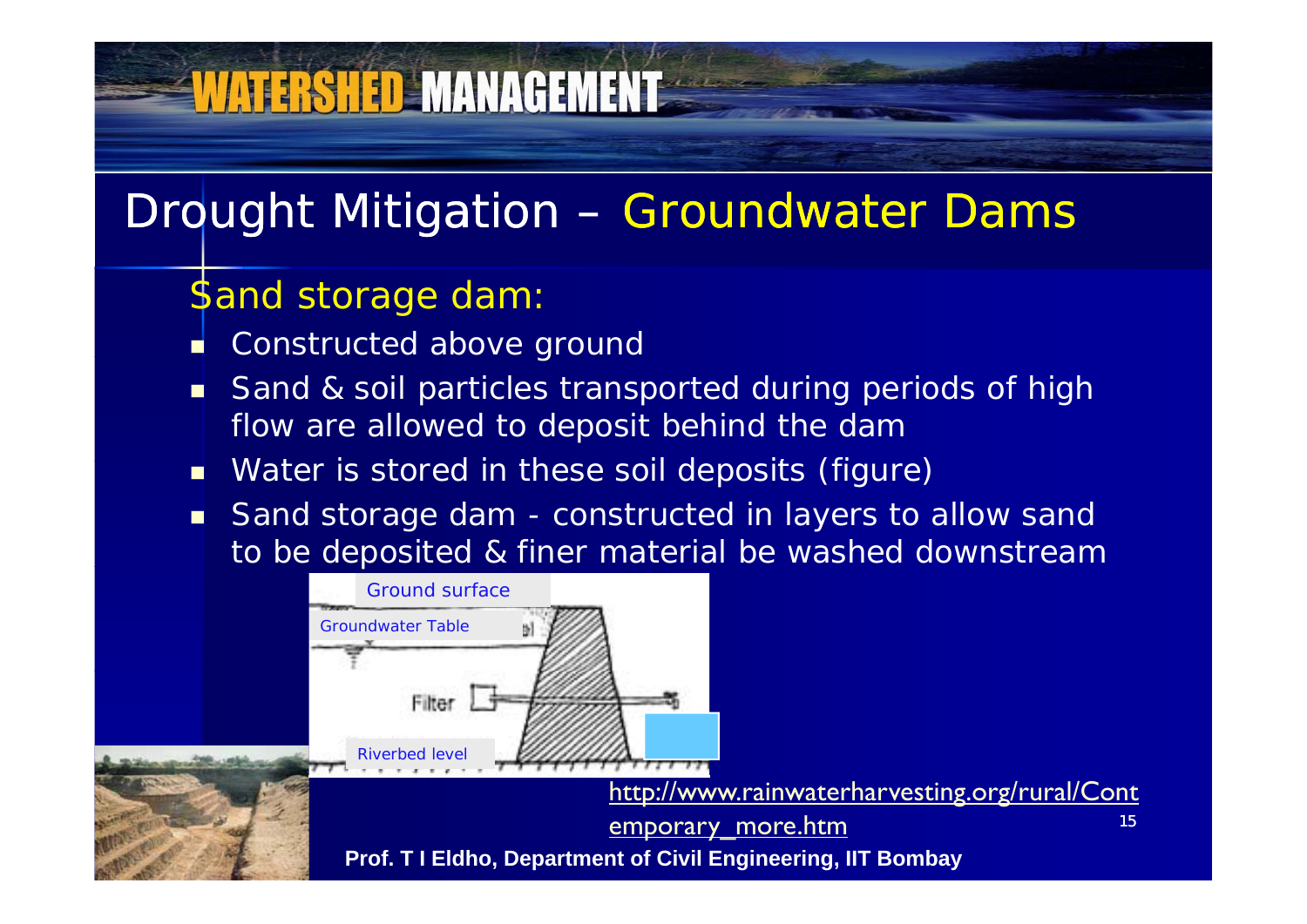# **WATERSHED MANAGEMENT**

## Technology for Drought Reduction

#### *Field agricultural technology:*

- $\blacksquare$  Straw or plastic film mulch, conservation tillage and rainwater harvesting
- $\blacksquare$  water saving technology such as hole irrigation, surge flow irrigation, micro-irrigation and drip-irrigation

#### *Water-saving technology of chemistry*

- $\blacksquare$ Drought-resistant and water save technologies
- $\blacksquare$  For preserving soil moisture and reducing crop transpiration *Water storage cellar, sea water desalination, wastewater treatment*
- **Nater cellar digging cellar to collect rainwater**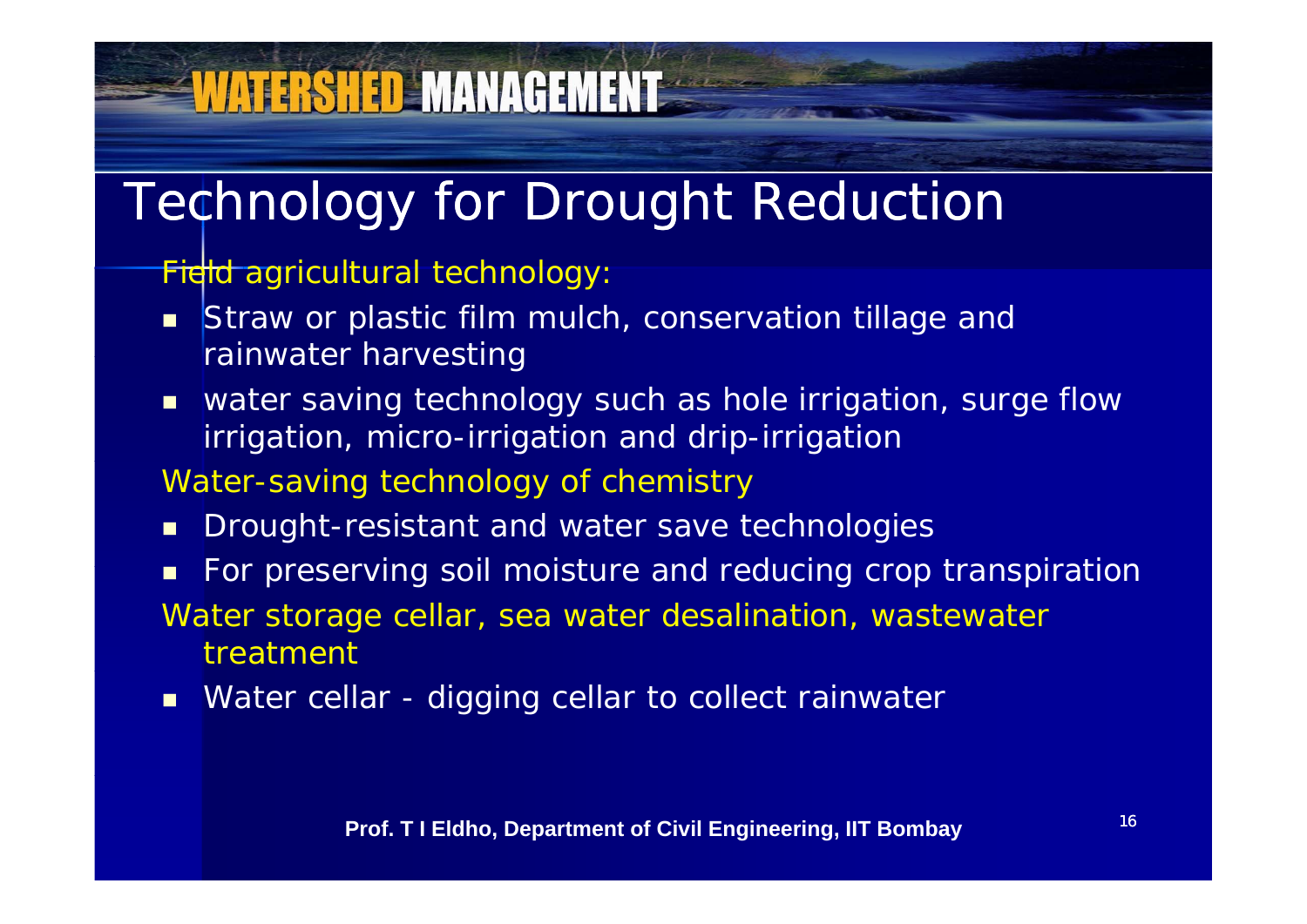# **Technology for Drought Reduction**

- Development of drought plans or reporter on drought impact
- **Ex: "Drought monitoring index on the national and** global basis"
- **I** Implemented by Beijing Climate Centre (BCC), China Meteorological Administration (CMA)
- **Several routine products for China and the globe** are produced on <sup>a</sup> daily basis from real-time station-based and satellite-derived data
- **Available for free downloading from the web page** of BCC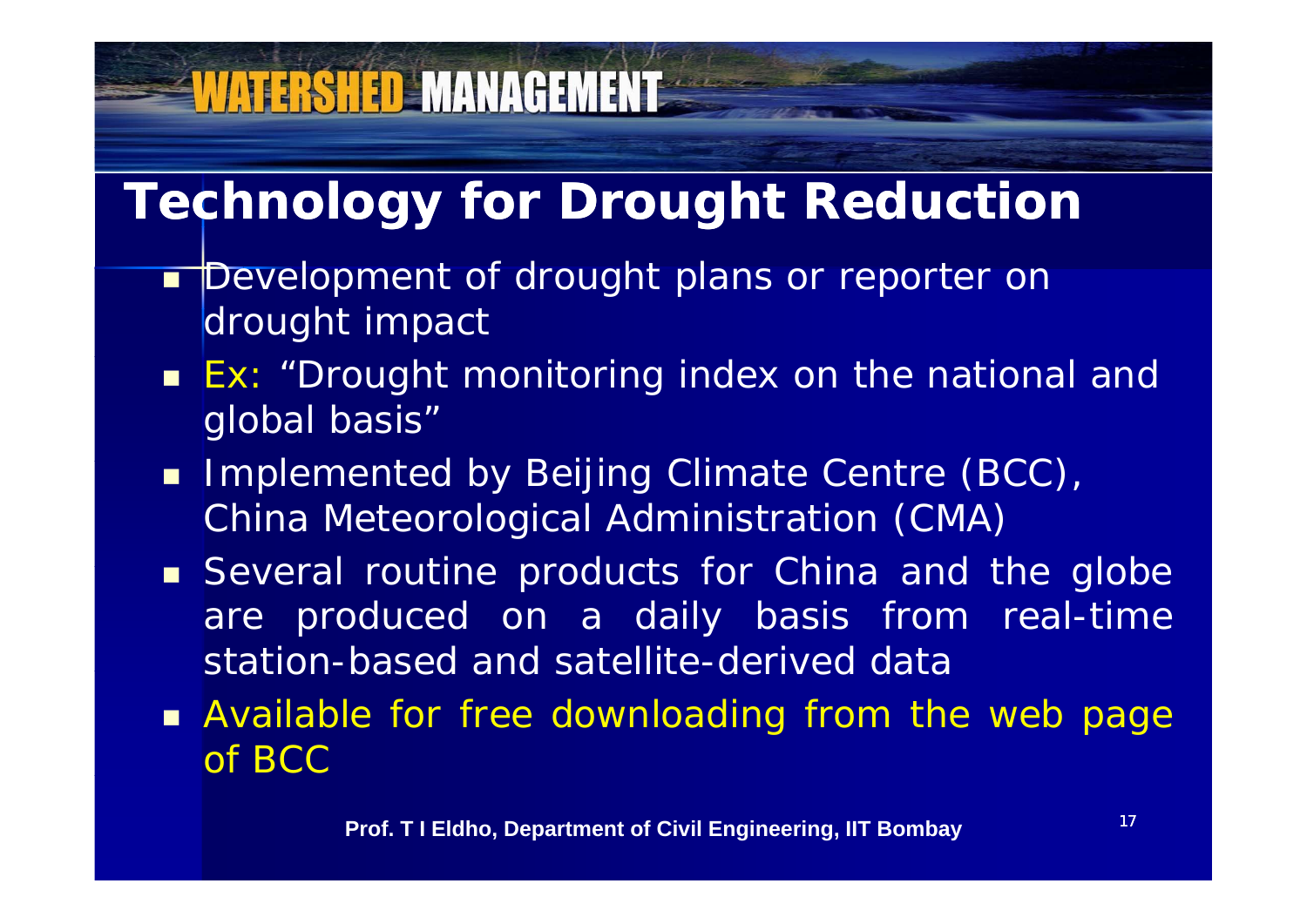#### **Impact Sectors**

- Mitigation actions can be categorized according to 11 impact **sectors**
- $\blacksquare$ Water Availability,
- $\blacksquare$ Municipal Water,
- $\blacksquare$ Water Shortage/Conservation Activities,
- $\blacksquare$ Agricultural Industry,
- $\blacksquare$ Public Information and Education,

- $\blacksquare$ **Fish/Wildlife Preservation,**
- п Health,
- П Commerce and Tourism/Economy,
- п Wildfire Protection/Forestry/Public Lands,
- П Energy, and Social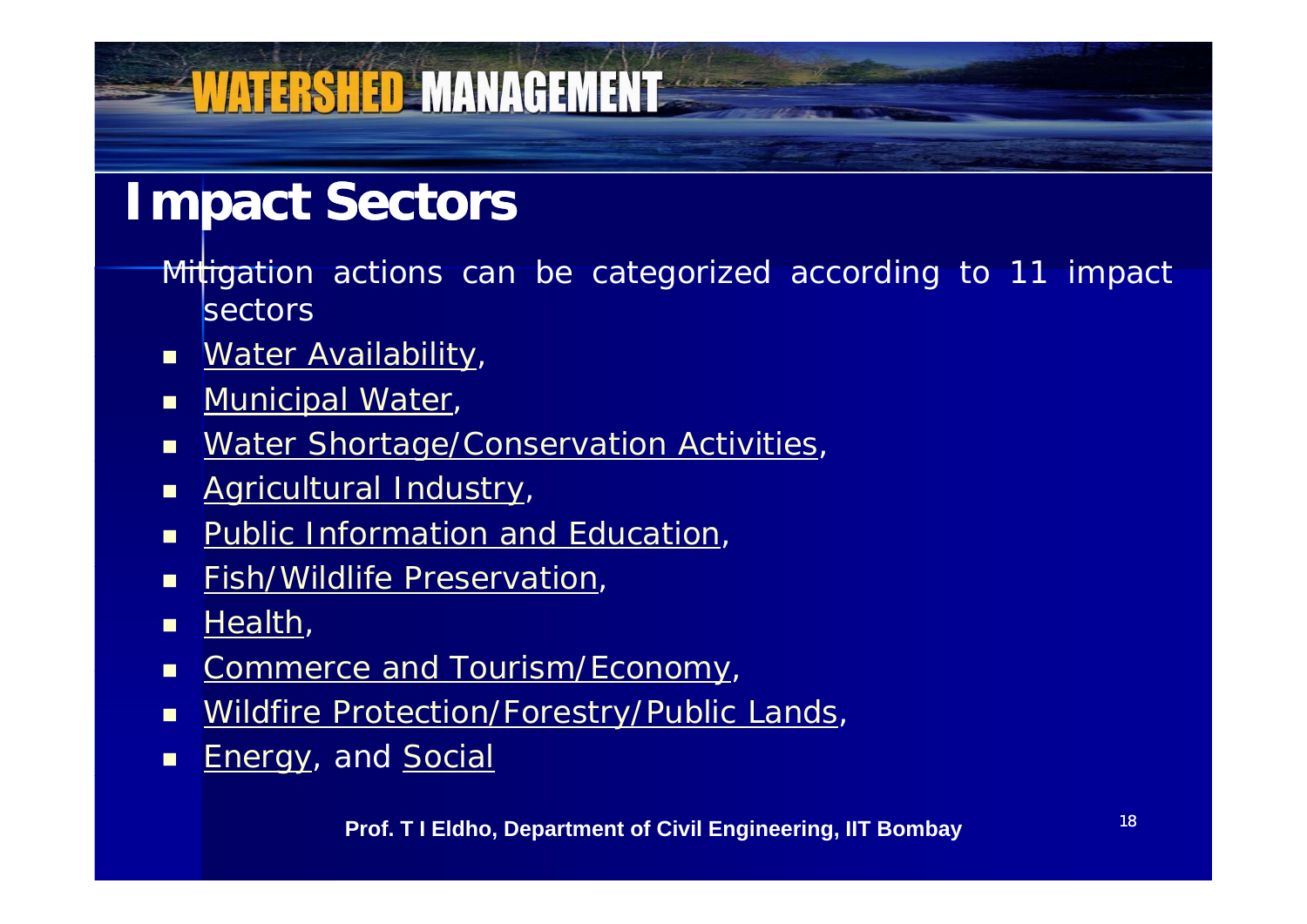#### **Mitigative strategies**

**WATERSHED MANAGEMENT** 

Mitigative strategies be divided into 9 categories:

- T. Assessment Programs
- $\blacksquare$ **Legislation/Public Policy**
- $\blacksquare$ **Water Supply Augmentation**
- П Public Awareness/Education Programs
- П Technical Assistance
- П Demand Reduction/Water Conservation Programs
- П **Emergency Response Programs**
- $\blacksquare$ **Water Use Conflict Resolution, and**
- $\blacksquare$ **Drought Contingency Plans**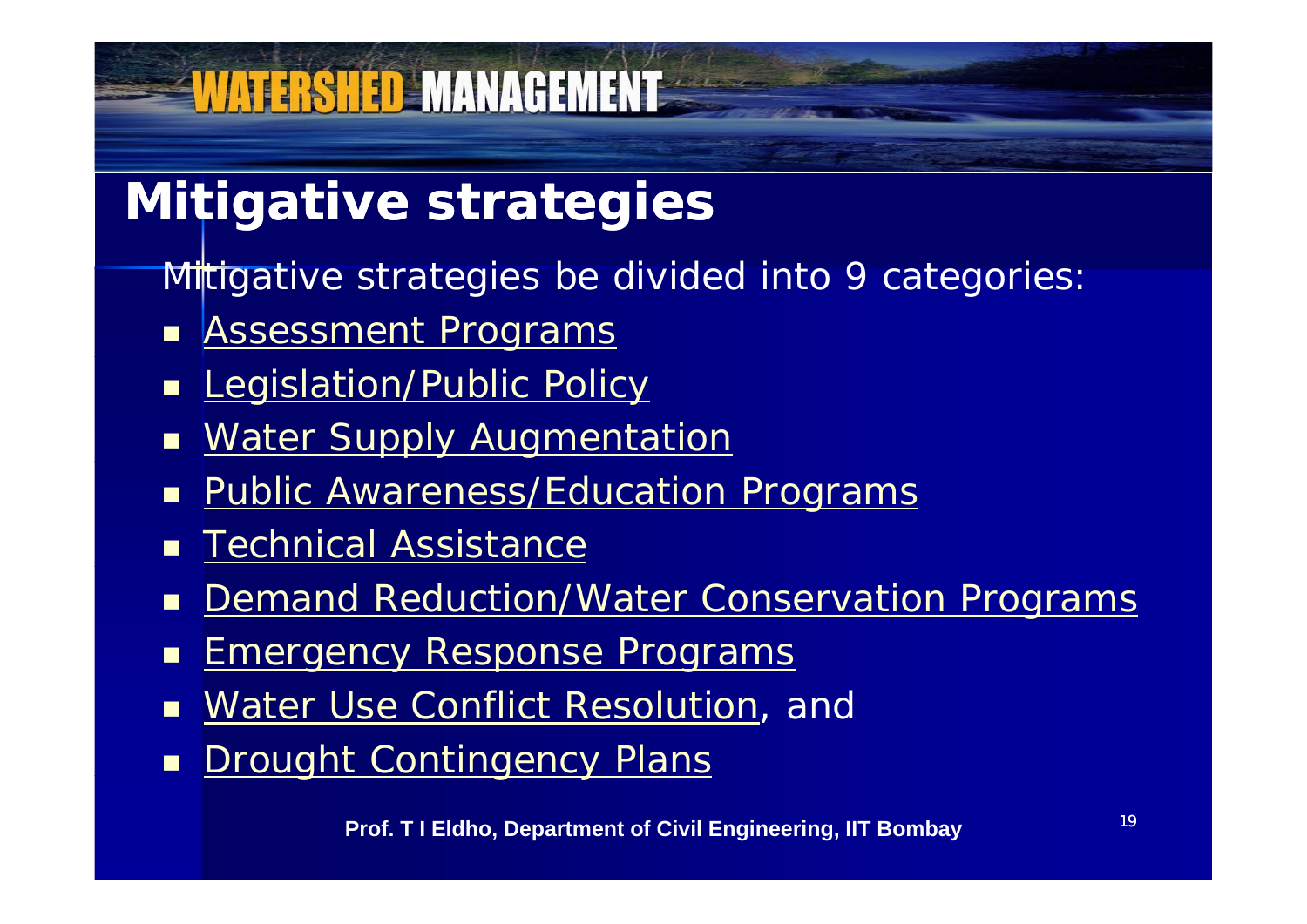#### **Legislation/Public Policy**

**WATERSHED MANAGEMENT** 

*Specific actions taken by Government:*

- - Prepare position papers for legislature on public policy issues
- - Examined statutes governing water rights for possible modification during water shortages
- -Pass legislation to protect instream flows
- - Pass legislation providing guaranteed low-interest loans to farmers
- -Impose limits on urban development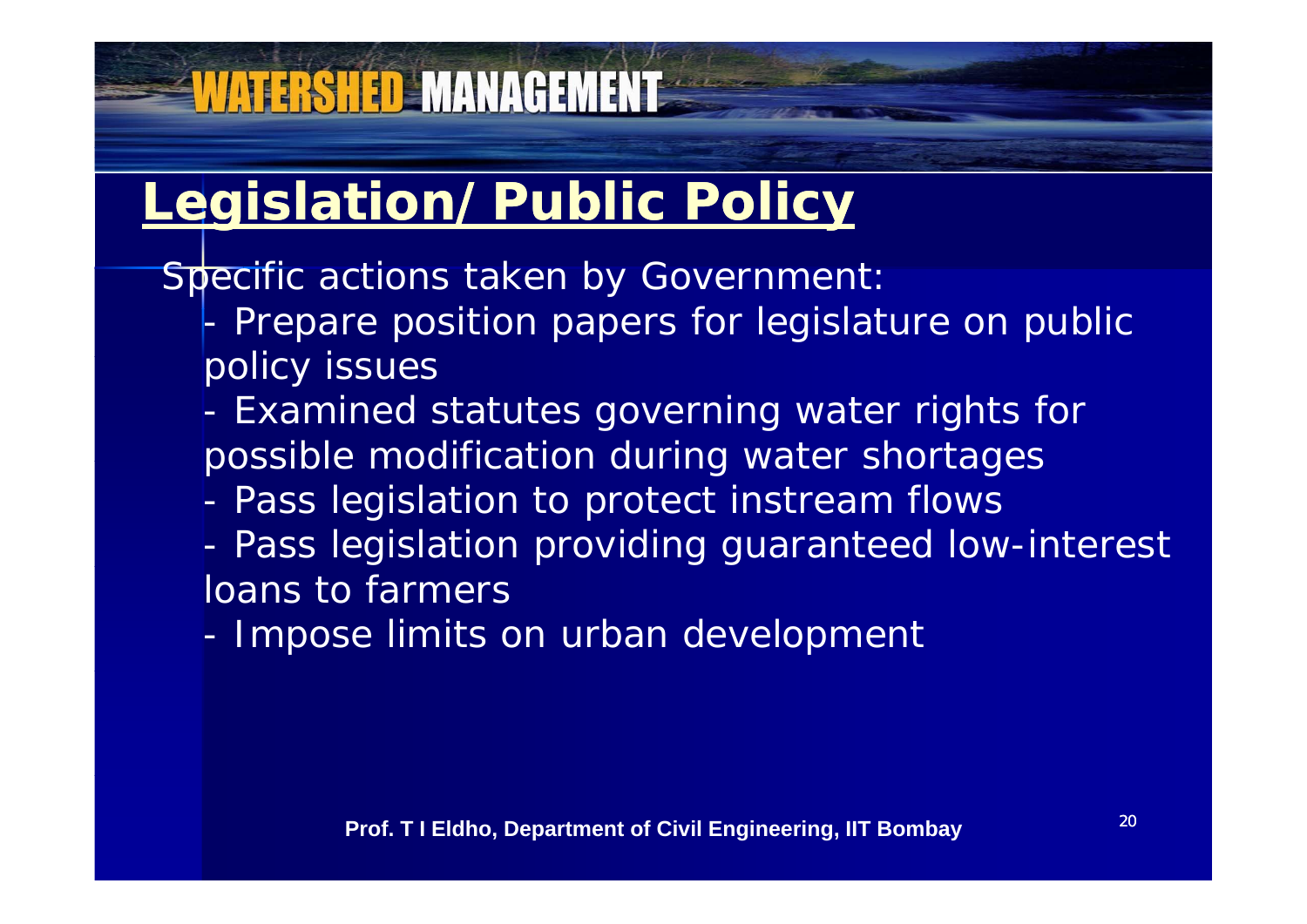#### **Challenges of Drought Monitoring**

- **Ti**Meteorological and hydrological data networks are ofter inadequate in terms of the density of stations
- Data quality is also a problem because of missing data or an inadequate length of record
- **High cost of data limits their application in drought** monitoring, preparedness, mitigation and response
- **Information delivered through early warning systems is often** too technical and detailed, limiting its use by decision makers
- **Forecasts are often unreliable on the seasonal timescale and** lack specificity, reducing their usefulness for agriculture and other sectors
- **Drought indices are sometimes inadequate for detecting the** early onset and end of drought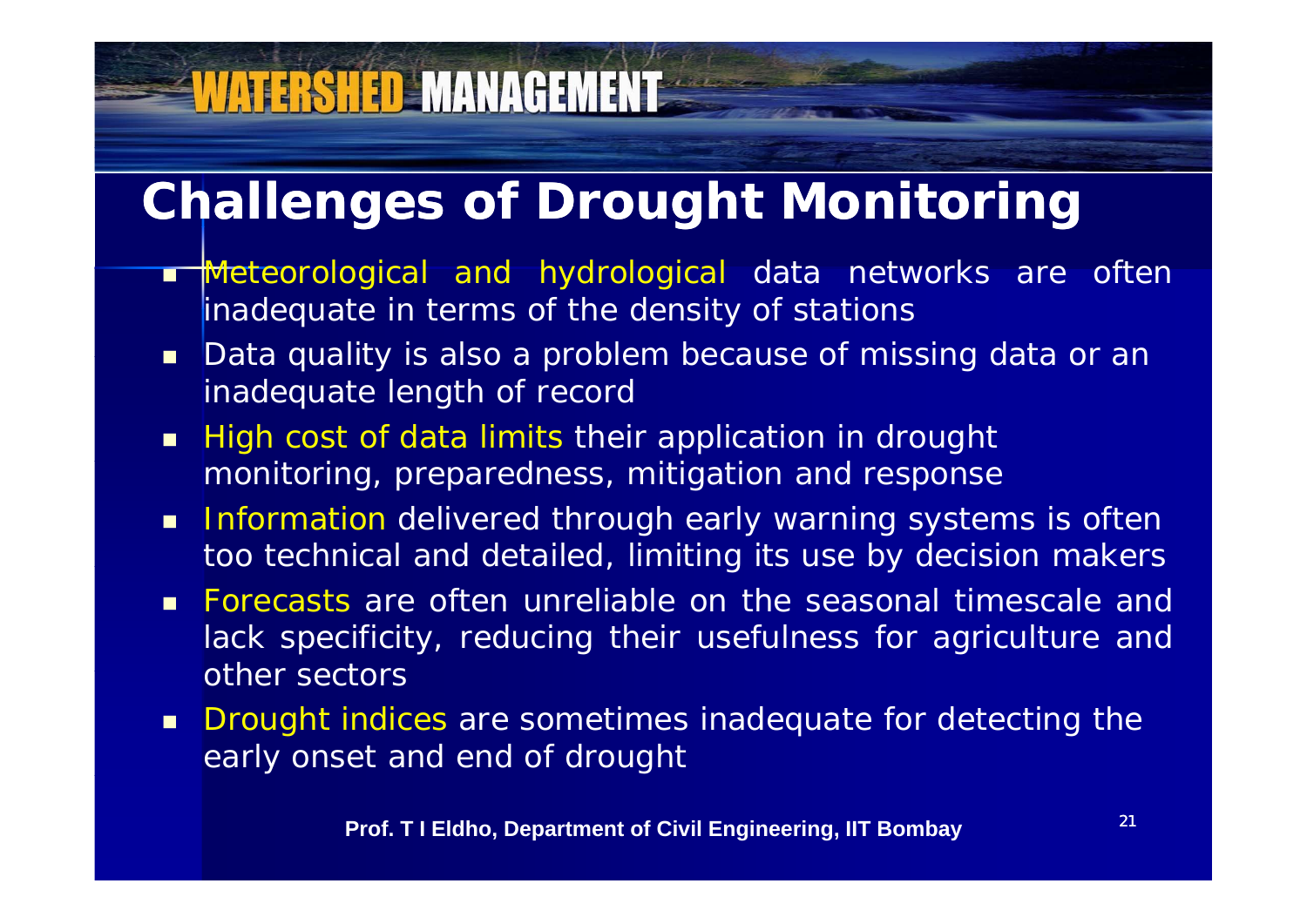## **Challenges of Drought Monitoring**

- **Drought monitoring systems should be integrated**, coupling multiple climate, water and soil parameters and socio -economic indicators
- For fully characterizing drought magnitude, spatial extent and potential impact
- Impact assessment methodologies, <sup>a</sup> critical part of drought monitoring and early warning systems, are not standardized or widely available
- Hindering impact estimates and the creation of regionally appropriate mitigation and response programmes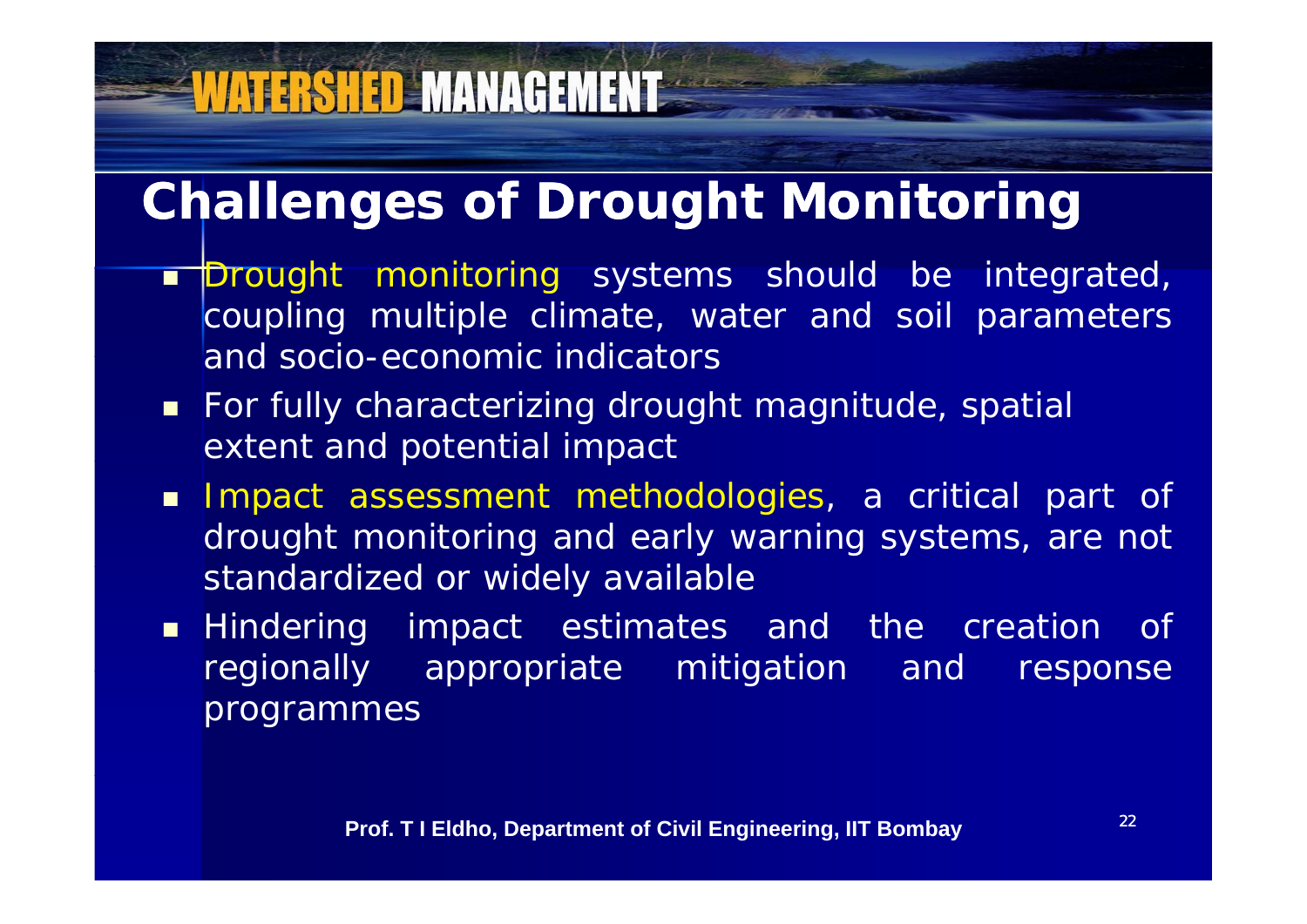# WATERSHED MANAGEMENT

#### **Drought Management -Mitigation Strategies**

- <mark>Drought warning systems -Availability of Inputs</mark>
- **Judicious use of surface & groundwater**
- $\blacksquare$ Cloud seeding in Drought Prone regions
- $\blacksquare$ Micro Irrigation Systems
- $\blacksquare$ Post Harvest Management
- $\blacksquare$ Nutritional Aspects of Food Security
- $\blacksquare$ Water Conservation, Storage Structures & Management
- Π **Afforestation**
- п Crop Insurance
- $\blacksquare$ Capacity building
- $\blacksquare$ Community participation
- $\blacksquare$ Relief & responses -Public Distribution System
- Π Appropriate drought management plans - Guidelines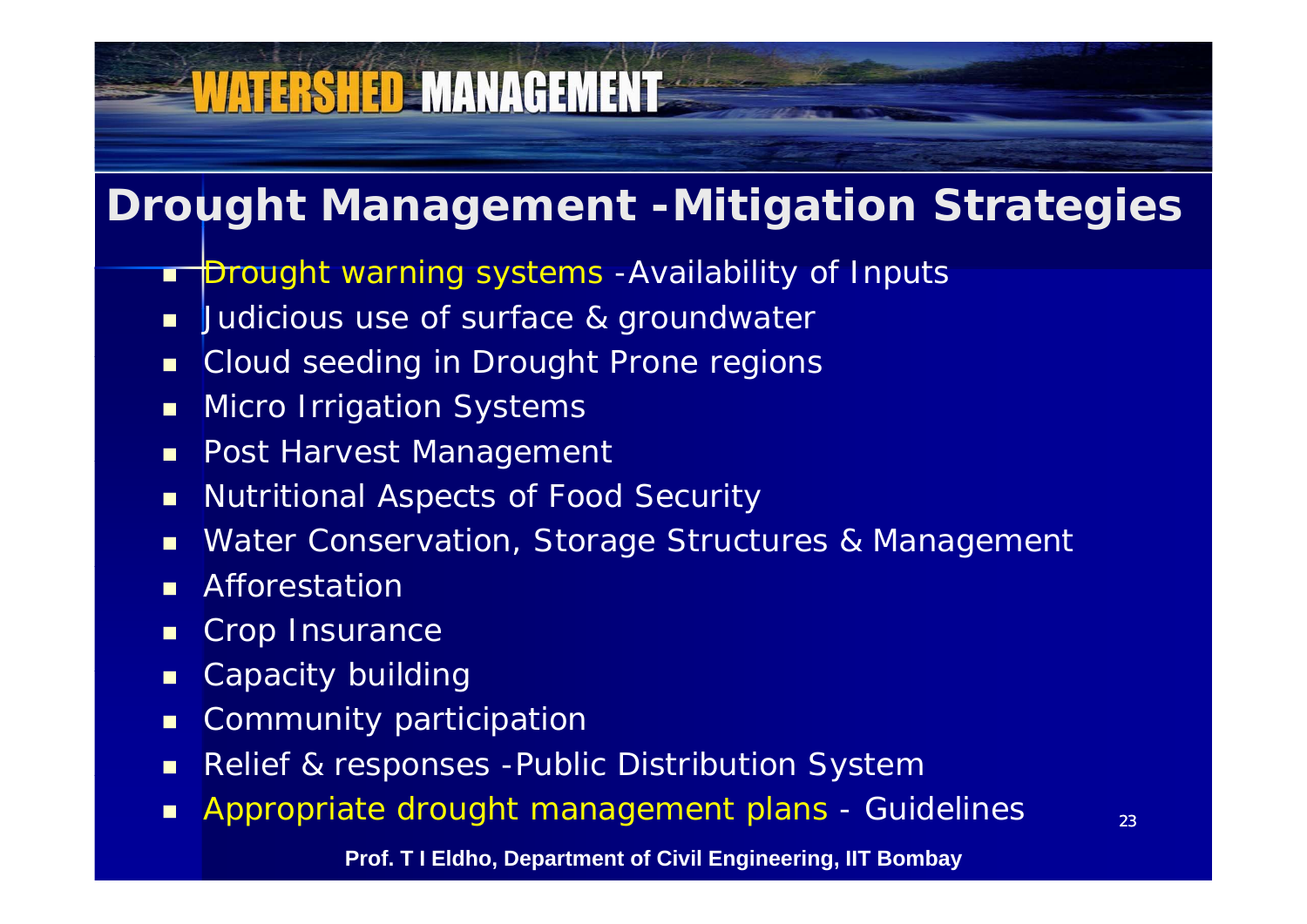#### Case Study: Drought Analysis in Rajasthan

- **Ref:** State Level Analysis of Drought Policies and Impacts in Rajasthan, India, M.S. Rathore, IWMI, 2005, Working Paper 93
- Rajasthan- one of the largest State of India- area of 342,000 km2 (10%) & population of 56.5 million (5%) & only 1% of India's water resources – economically backward.
- **E** Climate varies from arid to sub-humid; average rainfall -574 mm -varies significantly- western Rajasthan, average annual rainfall less than 100 mm
- **In Rajasthan, about 50 drought years since 1901**

**WATERSHED MANAGEMENT** 

- $\blacksquare$ Detailed analysis- in 9 out of 102 years were none of the districts in the State affected by droughts.
- Every year some part(s) of Rajasthan- affected by drought
- **State considers drought as a transient phenomenor** 
	- plan shortterm relief measures not solution.

**Prof. T I Eldho, Department of Civil Engineering, IIT Bombay**

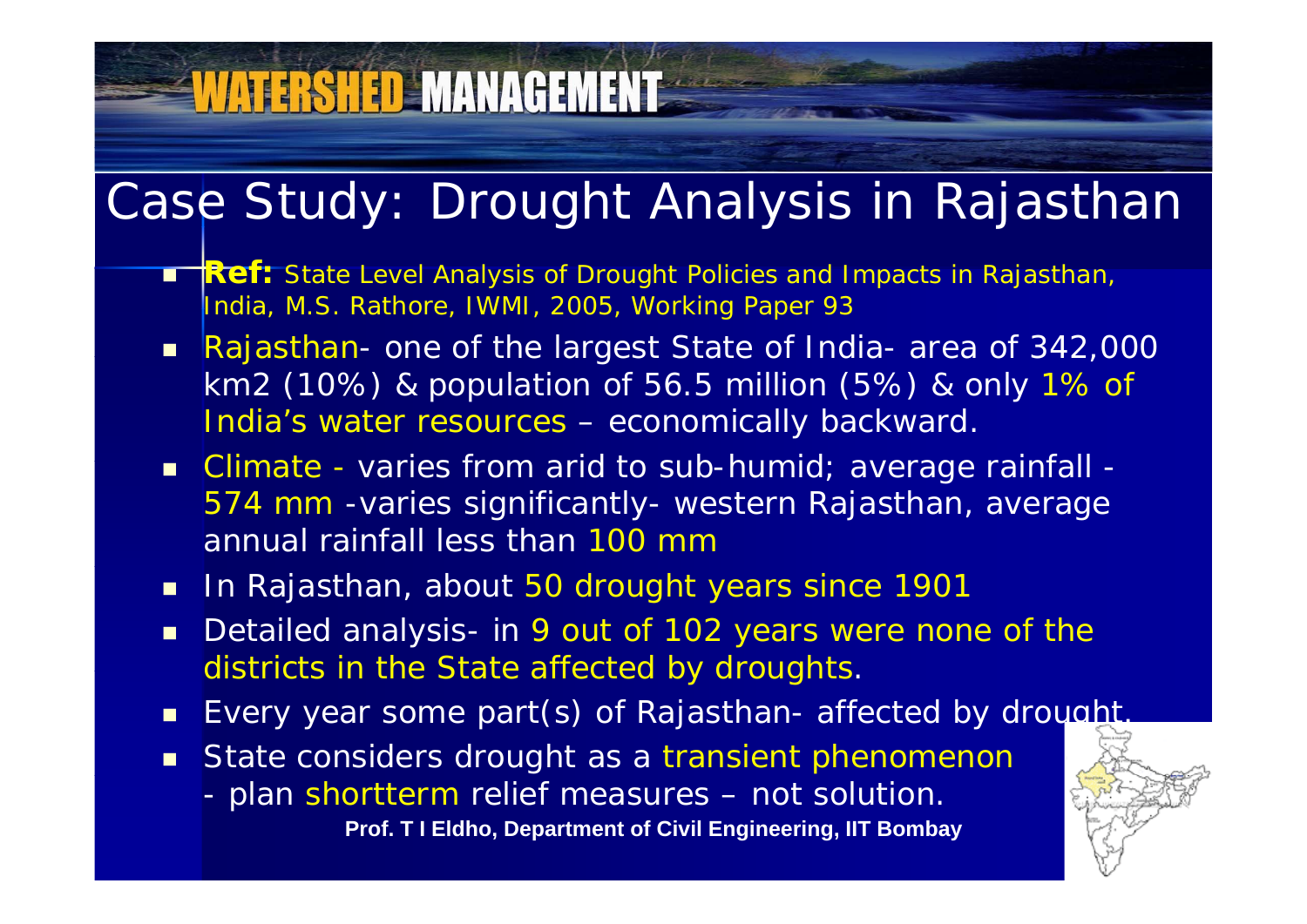#### Drought Analysis in Rajasthan

- Π **Ref:** State Level Analysis of Drought Policies and Impacts in Rajasthan, India, M.S. Rathore, IWMI, 2005, Working Paper 93
- $\blacksquare$  Drought Index (DI) = (P –- X)/ SD, P- annual precipitation, Xlong term mean and SD- standard deviation
- $\blacksquare$  DI classified into four: DI =<-0.1 light drought, DI =<- 0.2 moderate drought, DI =<-0.5 severe drought, DI =<-0.8 very severe drought.
- 48 out of 102 years were drought years chance of occurrence of a meteorological drought in the state is 47%
- Vulnerability to drought: both low-income and middle-income households are vulnerable to droughts; Indicators: forced migration, borrowings, food shortage, change of occupation, forced unemployment, falling health conditions etc.

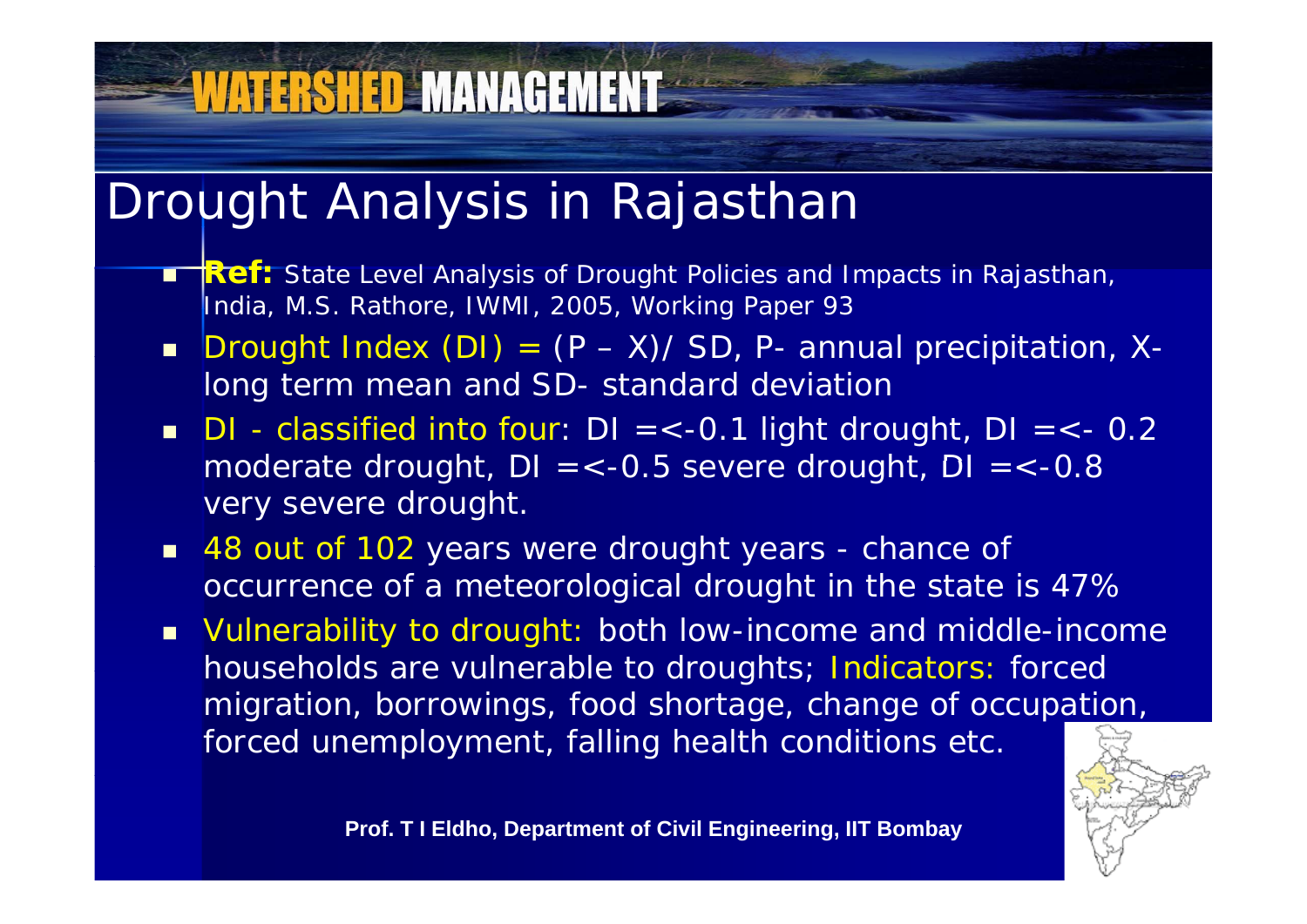#### Drought Analysis in Rajasthan

<u>WATERSHED MANAGEMENT</u>

 $\blacksquare$ **Ref:** State Level Analysis of Drought Policies and Impacts in Rajasthan, India, M.S. Rathore, IWMI, 2005, Working Paper 93

Frequency and intensity of droughts in Districts of Rajasthan during 1901-2002

| Region           | Number of years with droughts of different intensity | $%$ of all |          |       |                                |
|------------------|------------------------------------------------------|------------|----------|-------|--------------------------------|
|                  | Very Severe                                          | Severe     | Moderate | Light | drought years<br>in the period |
| Western Region   |                                                      | 12         |          | 11    | 45.0                           |
| <b>NE</b> Region | 12                                                   |            | 11       | 16    | 46.0                           |
| Southern Region  | 10                                                   | 12         | 9        | 12    | 42.1                           |
| All Rajasthan    | 10                                                   |            | 15       | 13    | 47.0                           |

#### **Drought perceptions & implications:**

Perceived as creeping phenomenon- onset & end difficult to identify. Viewed as a transient phenomenon. Direct impacts- withering crops, dry watering points, 76) reduced forage for livestock etc., are obvious.

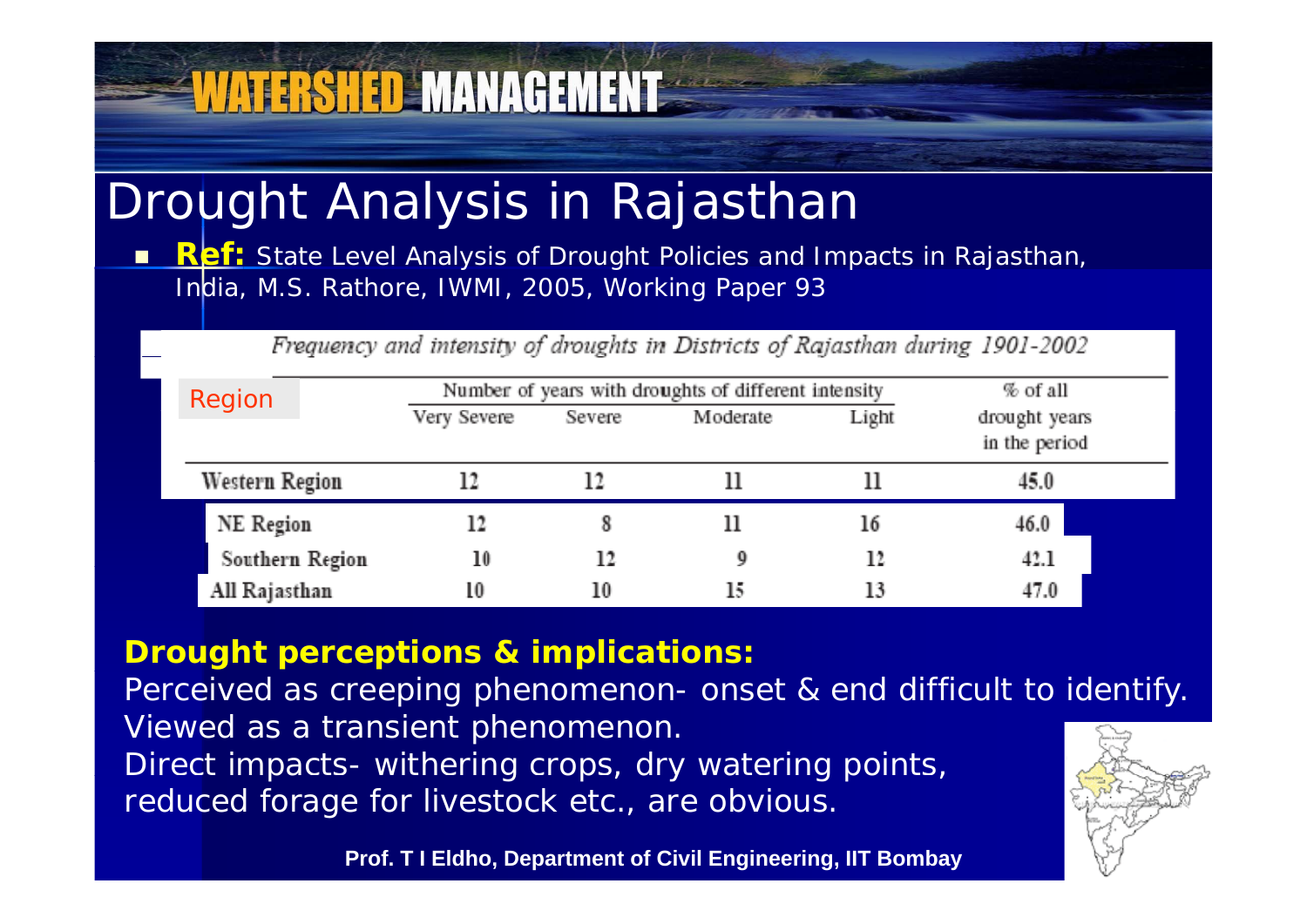## Drought Impacts in Rajasthan

 **Ref:** State Level Analysis of Drought Policies and Impacts in Rajasthan, India, M.S. Rathore, IWMI, 2005, Working Paper 93

| Finance<br>Year | District<br>affected $(\%)$ | Human<br>affected (%)                                                                                                                                                                                                                   | Livestock Population<br>affected $(\%)$ | Foodgrain<br>Production Index     |  |
|-----------------|-----------------------------|-----------------------------------------------------------------------------------------------------------------------------------------------------------------------------------------------------------------------------------------|-----------------------------------------|-----------------------------------|--|
| 1970-71         | 26.92                       | 1.35                                                                                                                                                                                                                                    | 2.28                                    | 140.24                            |  |
| 1971-72         | 50                          | 17.3                                                                                                                                                                                                                                    | 8.79                                    | 100.52                            |  |
| 1972-73         | 100                         | 52.77                                                                                                                                                                                                                                   | 47.37                                   | 81.84                             |  |
| 1984-85         | 77.78                       | 27.38                                                                                                                                                                                                                                   | 26.74                                   | 125.58                            |  |
| 1985-86         | 76.3                        | 70.44                                                                                                                                                                                                                                   | 61.4                                    | 125.88                            |  |
| 1986-87         | 100                         | 82.54                                                                                                                                                                                                                                   | 65.96                                   | 107.76                            |  |
| 1987-88         | 100                         | 92.27                                                                                                                                                                                                                                   | 74.98                                   | 76.25                             |  |
| 1995-96         | 93.55                       | 62.47                                                                                                                                                                                                                                   | 59.09                                   | 151.81                            |  |
| 1996-97         | 67.74                       | 14.37                                                                                                                                                                                                                                   | 15.2                                    | 203.44                            |  |
| 1997-98         | 75                          | 11.27                                                                                                                                                                                                                                   | NA                                      | 222.67                            |  |
| 1998-99         | 62.5<br>. <i>. .</i>        | 48.83<br>in the contract of the contract of the contract of the contract of the contract of the contract of the contract of the contract of the contract of the contract of the contract of the contract of the contract of the contrac | 54.42                                   | 205.23<br><b>THE END OF THE R</b> |  |

Annual statistics of drought impacts in Rajasthan

**VATERSHED MANAGEMENT** 

n

**Prof. T I Eldho, Department of Civil Engineering, IIT Bombay**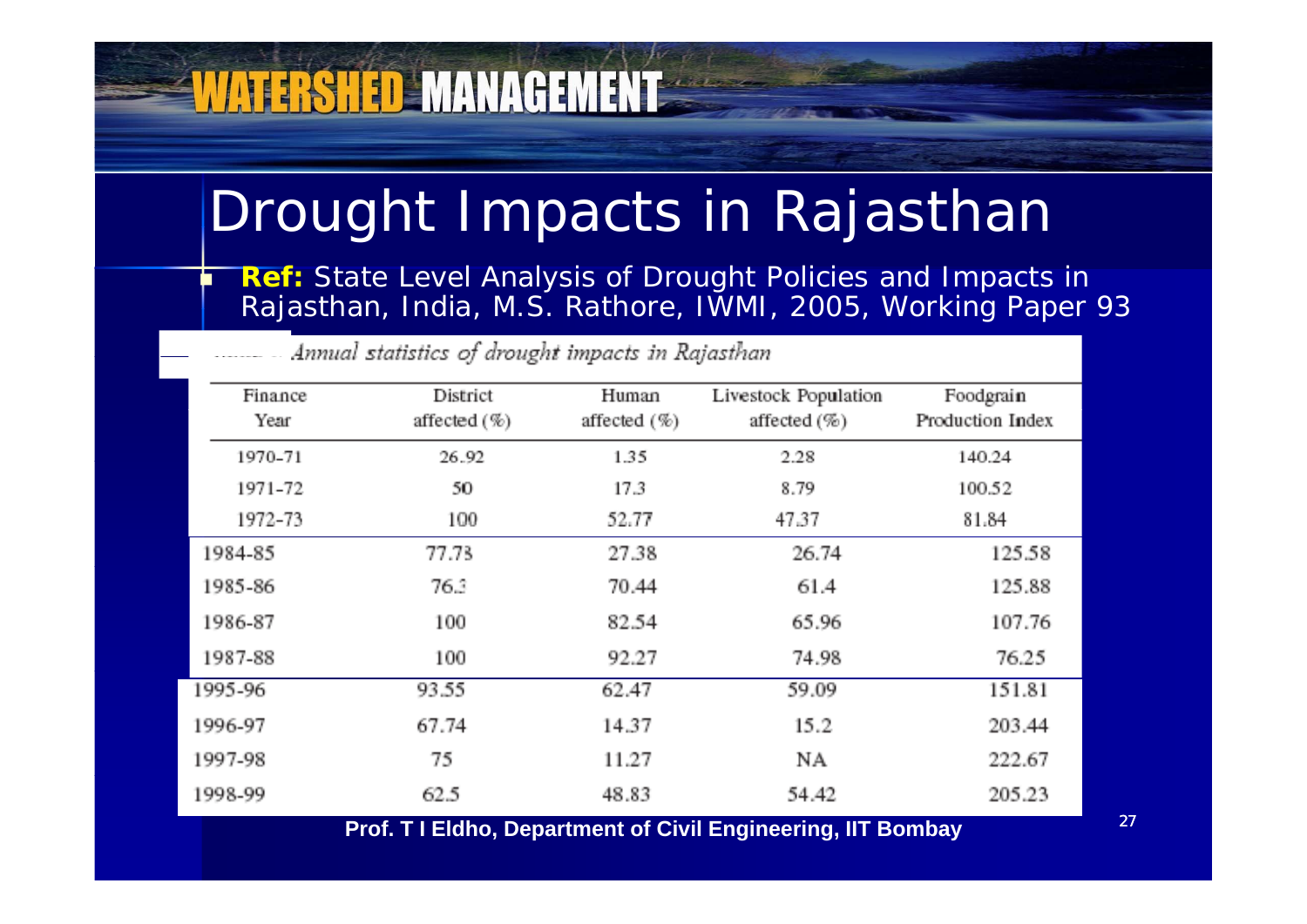## Drought Impacts in Rajasthan

 **Ref:** State Level Analysis of Drought Policies and Impacts in Rajasthan, India, M.S. Rathore, IWMI, 2005, Working Paper 93

#### Impact of drought in Rajasthan

**VATERSHED MANAGEMENT** 

n

| Ite <sub>m</sub>              | 1988   | 1998   | 1999   | 2000   | 2001  | 2002   |
|-------------------------------|--------|--------|--------|--------|-------|--------|
| Villages affected             | 36,252 | 20,069 | 23,406 | 30,583 | 7,964 | 40,490 |
| Population affected (million) | 31.737 | 21.507 | 26.179 | 33.041 | 6.97  | 44.8   |
| Cattle affected (million)     | 37.23  | 29.578 | 34.56  | 39.969 | 6.973 | 45.2   |
| Crop damage                   |        |        |        |        |       |        |
| Area (million ha)             | 7.436  | 6.496  | 7.818  | 8.947  | 2.653 | 11.7   |
| Value (million $US $$ )       | 539.1  | 496.4  | 740.6  | 763.4  | 272.2 | 959.5  |
| Rainfall deficiency           | $-45%$ | $-3%$  | $-16%$ | $-29%$ | $-5%$ | $-64%$ |

#### **Prof. T I Eldho, Department of Civil Engineering, IIT Bombay**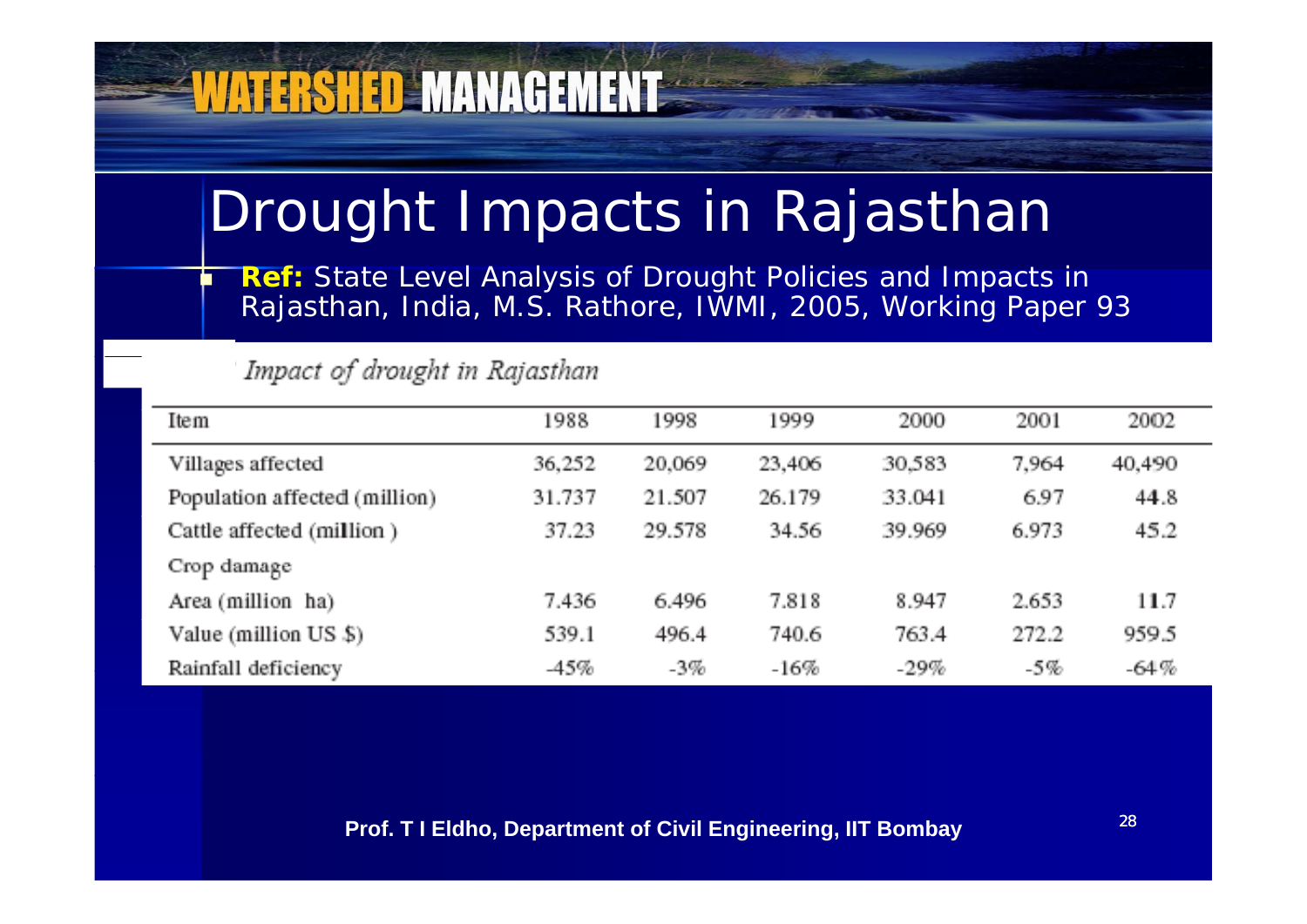#### **VATERSHED MANAGEMENT**

#### **Drought Management in Rajasthan**

- Г Institutions for drought management: Task force & committees – State Govt. controlled
- $\blacksquare$  Drought monitoring & early warning – IMD, Weather Watch Group: Based on Rainfall data, water levels in reservoirs & crop prospects.
- $\blacksquare$ **Drought Mitigation Programmes: Rural development** Programme – Infrastructure, new crop, watershed
- **National Watershed Development Programme for** Rainfed Areas (NWDPRA) and Integrated Watershed Development Programme (IWDP)
- $\blacksquare$ Drought Prone Area Development Programme (DPAP)
- $\blacksquare$ Desert Development Programme (DDP)
- $\blacksquare$ **Employment Generation Programme (EGP)**
- Rural Poverty Alleviation Programmes Food assistance,, Г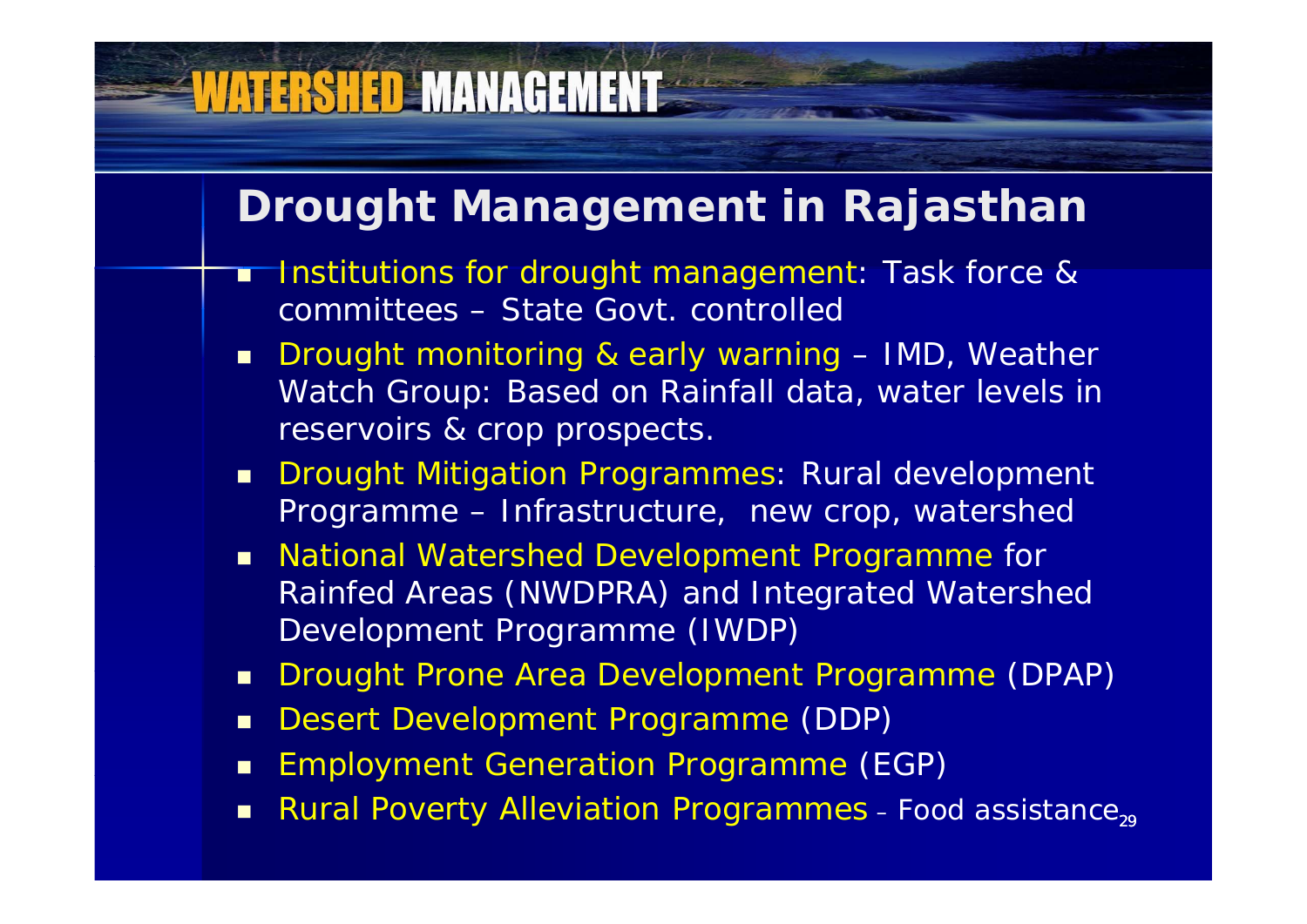#### **Concluding Remarks**

<u>WATERSHED MANAGEMENT</u>

- Г Main issues - policy formulation and action: (i) understanding the nature of drought, (ii) modifying perception & response to drought, (iii) changing approach- relief to mitigation of drought.
- **I** Identification of vulnerable areas and population
- $\blacksquare$ **I** Impact of drought is both direct and indirect on most of the economic and social parameters.
- $\blacksquare$ Water availability is the key
- $\blacksquare$ Drought monitoring & management
- $\blacksquare$ Rural development & poverty alleviation programmes
- **Efficient management of drought depend on the** organizational structure & policies of the State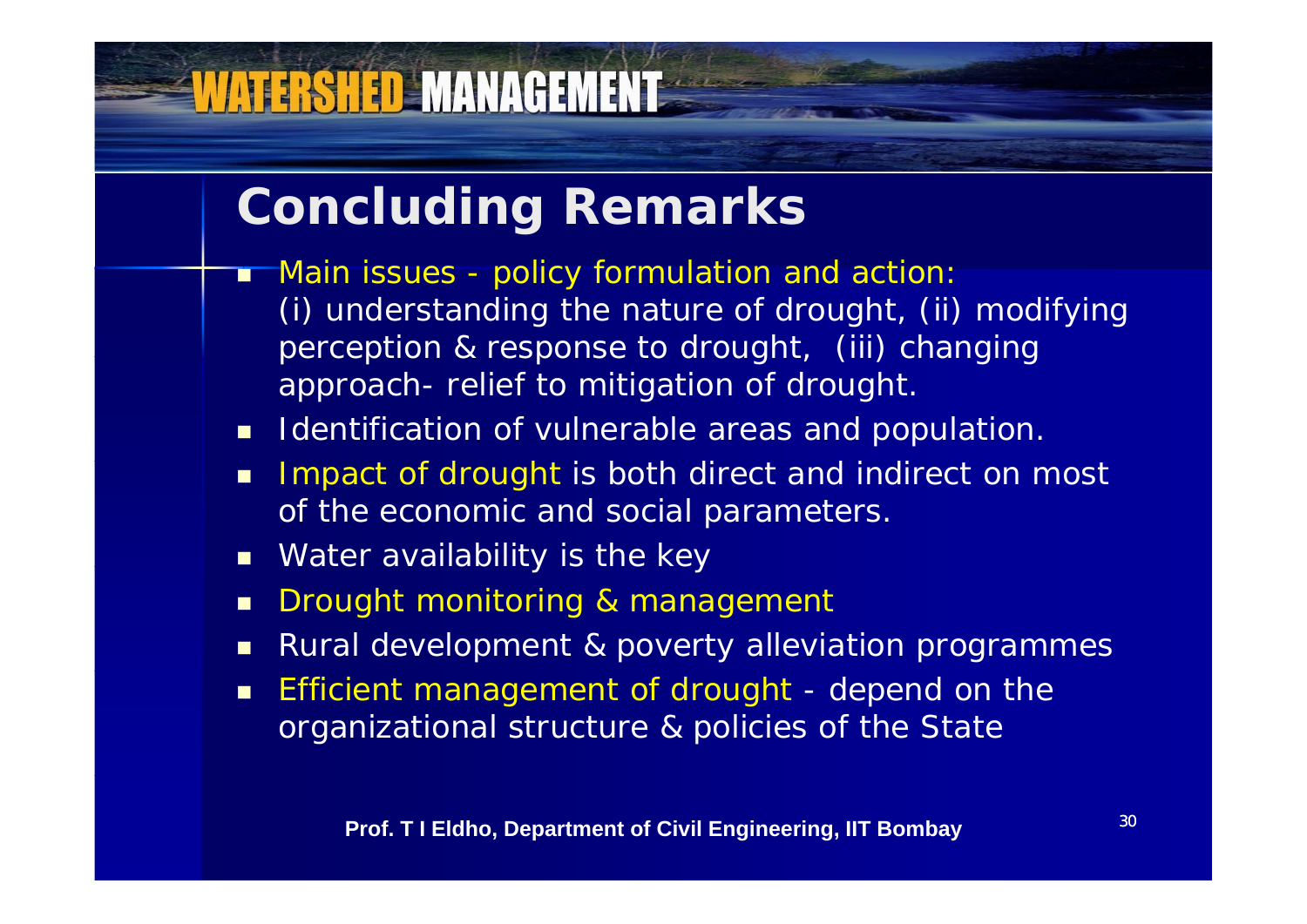#### **IATERSHED MANAGEMENT**

#### **References**

- <u>http://drought.unl.edu/whatis/what.htm</u>
- Subramanya k(2007), Engineering Hydrology, Second edition, Tata McGraw-Hill
- Aane Abebe Awass (2009), "Hydrological drought analysisoccurrence, severity, risks: the case of Wabi Shebele River Basin, Ethiopia", University Siegen.
- <u>http://wrmin.nic.ir</u>
- http://www.fao.org/nr/water/issues/scarcity.html
- *Drought monitoring and early warning: concepts, progress and future challenges* (2006), WMO-No. 1006 WMO
- "How to reduce Drought Risk'', 1998, Western Drought Coordination Council, **Preparedness & Mitigation Working Group**
- **ndttp://drought.unl.edu/whatis/what.htm**
- 31**n** National Disaster Management Guidelines – Management of Drought – NDMA, Gov. India, Delhi, 2010; www.ndma.gov.in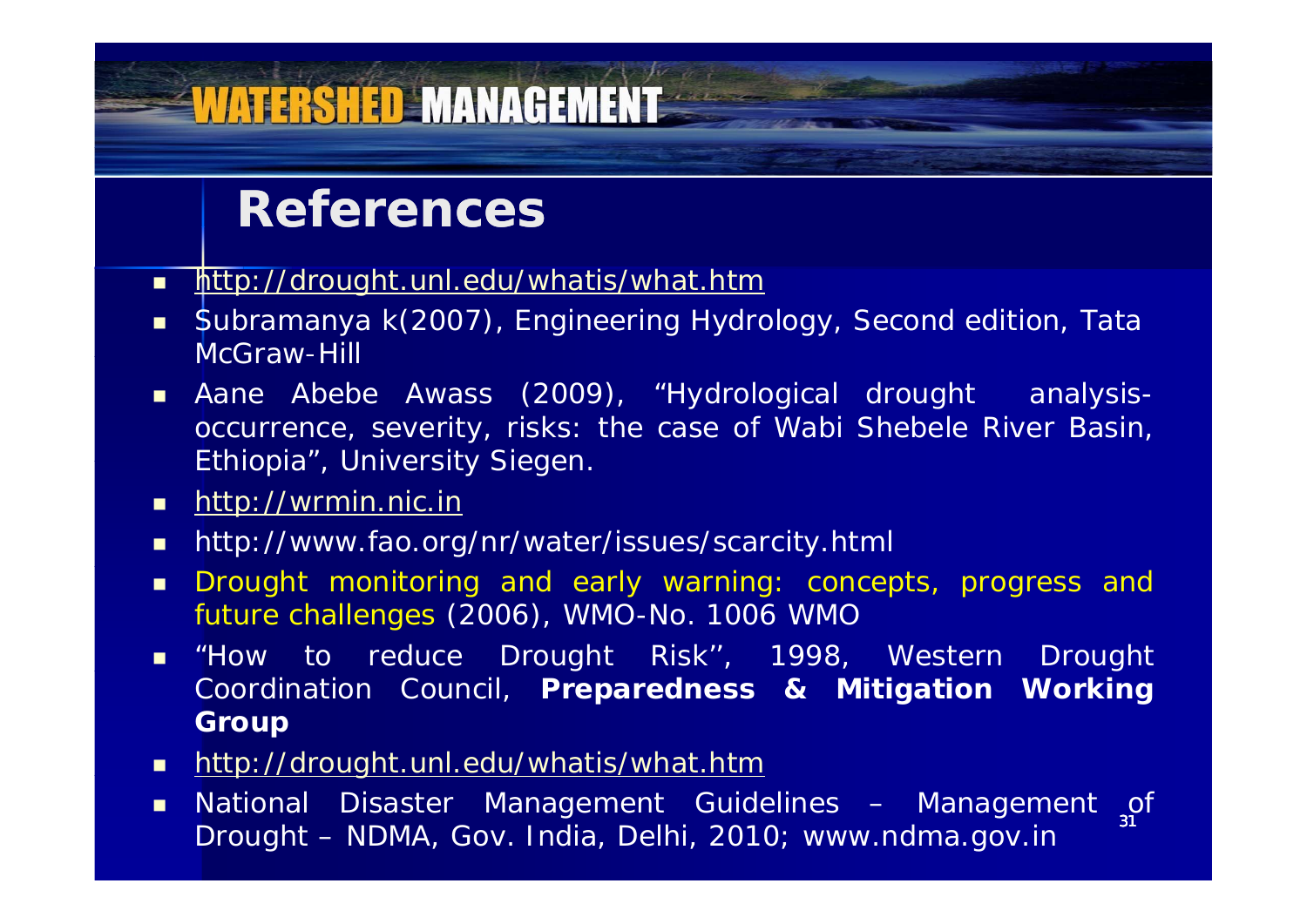## **VATERSHED MANAGEMENT**

#### **Tutorials - Question!.?.**

F. Critically study the Prevention, Preparedness& Mitigation for drought management as suggested by National Disaster Management Guidelines (www.ndma.gov.in)

. Study the necessity of capacity development, relief and responses for drought management (Ref: National Disaster Management Guidelines – Management of Drought – NDMA, Gov. India, Delhi, 2010; www.ndma.gov.in)



**Prof. T I Eldho, Department of Civil Engineering, IIT Bombay**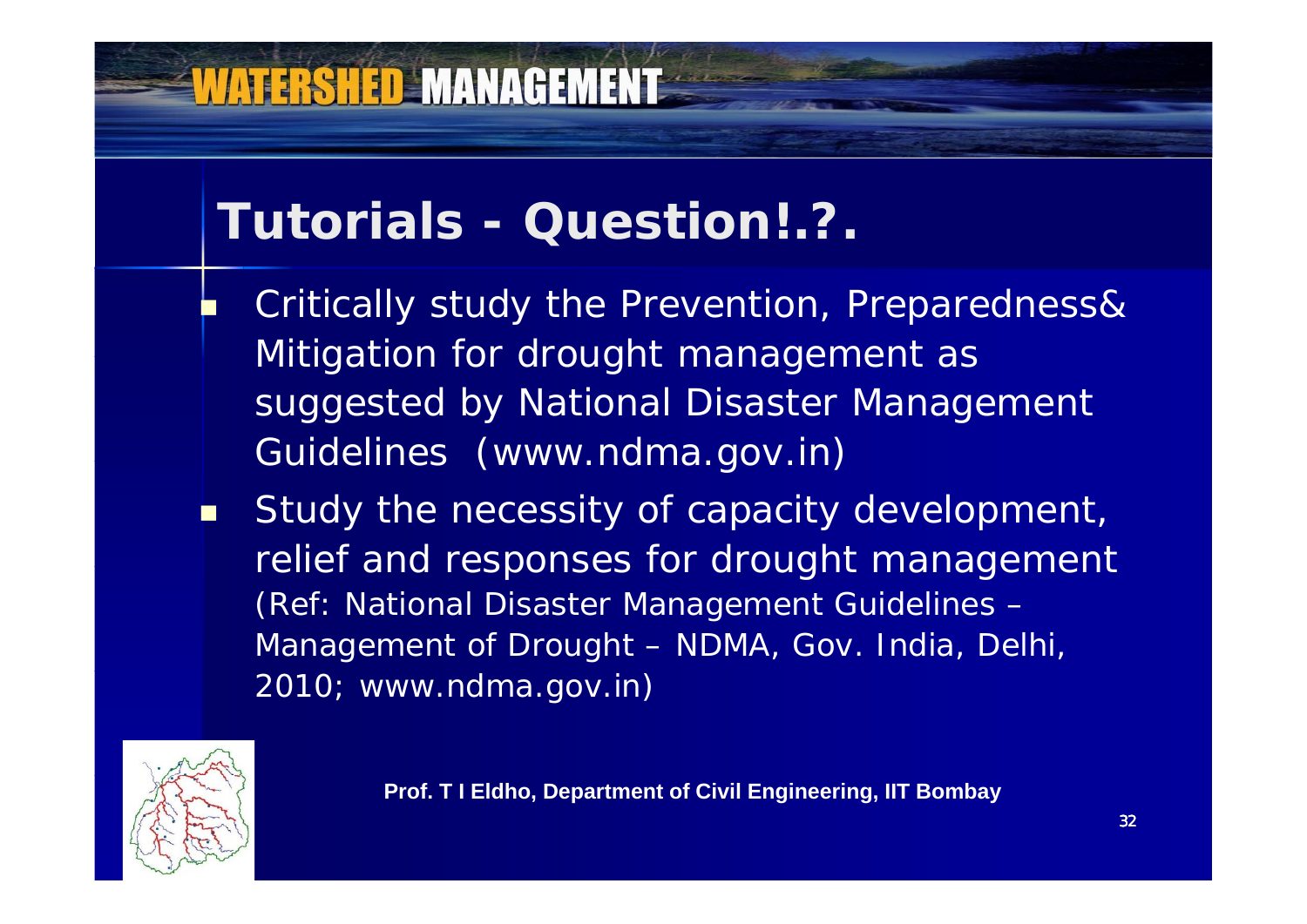#### **Self Evaluation - Questions!.**

**VATERSHED MANAGEMENT** 

F

- Illustrate components of drought mitigation plans.
- T. **Describe necessity of drought monitoring & early** warning.
- n Differentiate between structural & nonstructural mitigation measures
- п Illustrate groundwater dams & its role in drought mitigation
- $\blacksquare$  What are the classification of mitigation actions according to impact sectors
- п **•** What are the challenges of drought monitoring?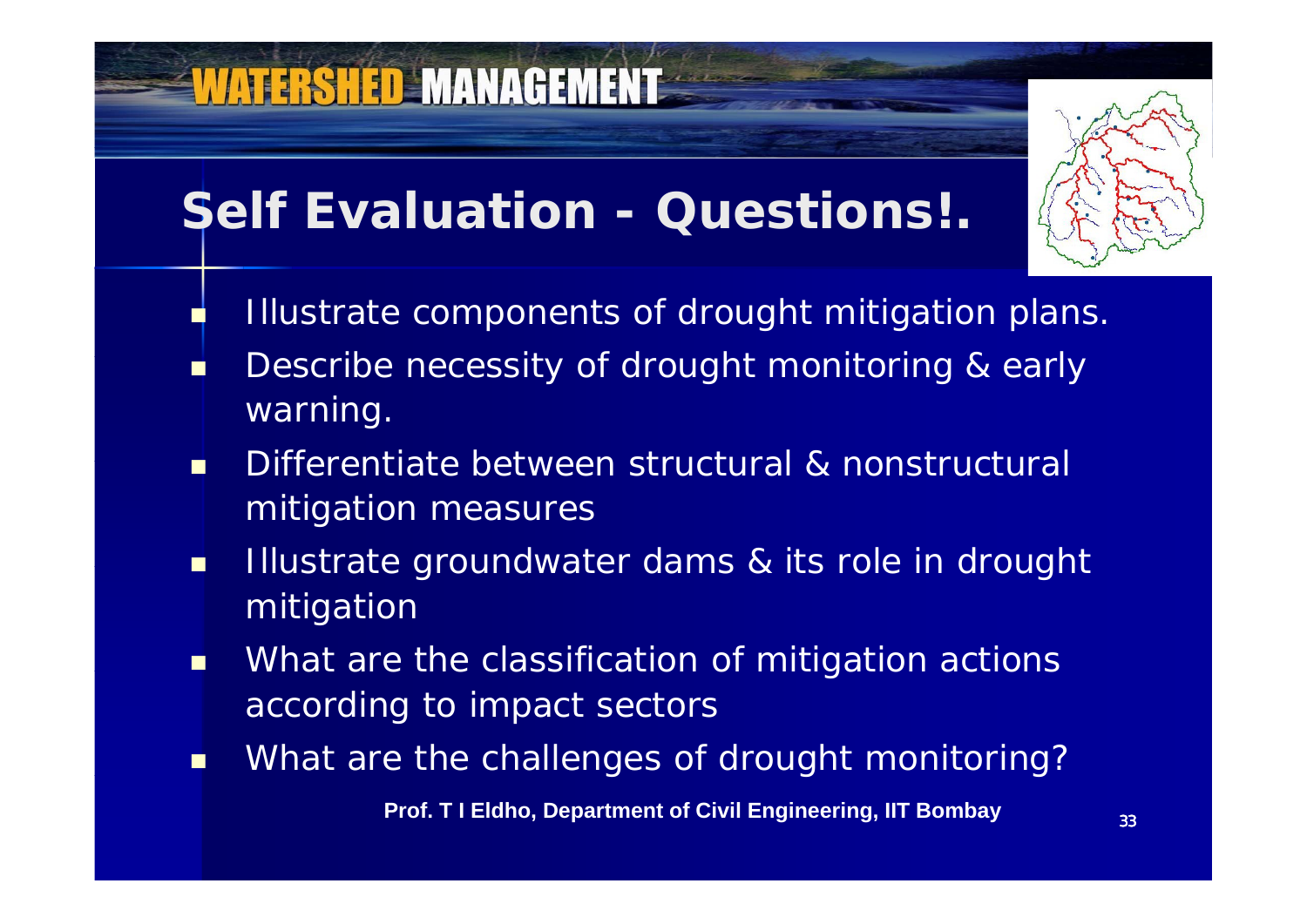# **Assignment- Questions?.**

- $\blacksquare$  What are the important drought mitigation strategies?
- $\blacksquare$  Compare various monitoring & early warning systems used in different countries.
- $\blacksquare$ Discuss drought mitigation & protection.
- $\blacksquare$ Discuss technology for drought reductions.
- $\blacksquare$ What are the categories of mitigation strategies.
- $\blacksquare$  Comment on drought management & mitigation measures.